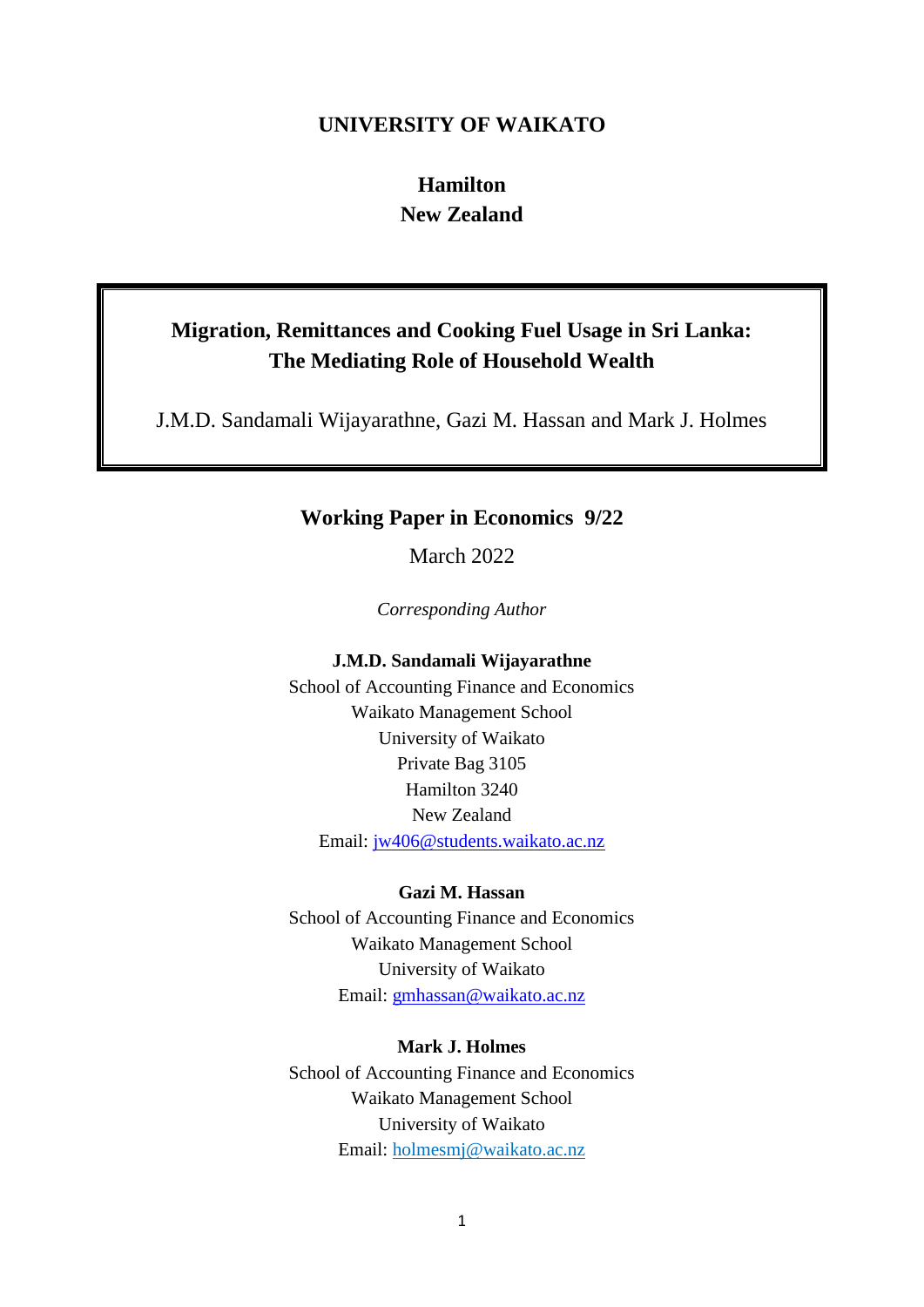#### **Abstract**

The Sustainable Development Goal (SDG) 7 ensures universal access to affordable, reliable, and modern energy services by 2030. However, one-third of the world's population still lacks access to clean cooking fuel, and it will account for 2.3 billion by 2030. The transition from solid to clean, modern fuel is challenging because it is influenced by various factors, with household income being one of the most influential. Nowadays, the overwhelming majority of people in low and middle-income countries heavily rely on migrant remittances as a source of income, and this will have a favourable impact on clean cooking fuel choice. To explore this, we use three waves of Sri Lankan Households' Income and Expenditure Survey data (2009, 2012, and 2016). The results of propensity score matching analysis reveal that migrants use about 5% more clean fuel for cooking than non-migrants. Furthermore, we use the instrumental variable approach and the log of the distance to the nearest bank as the instrument to address the endogeneity of remittances. Accordingly, the control function estimates show that a 10% increase in migrant remittances increases clean cooking fuel use by 3.2%. The instrumental variable mediation analysis results find that household wealth significantly mediates this relationship. The findings suggest that policies encouraging migrant remittances can assist in developing and implementing energy policies to achieve SDG 7 by 2030.

#### **Keywords**

clean fuels solid fuels remittances migration household wealth sustainable development goals

#### **JEL Classification**

F22, F24, Q40, R20

#### **Acknowledgements**

We would like to thank the Department of Census and Statistics in Sri Lanka, especially statistical officer Mr. Lasantha Gamage, to provide HIES data for this research. In addition, we acknowledge the University of Waikato for providing funds for the study.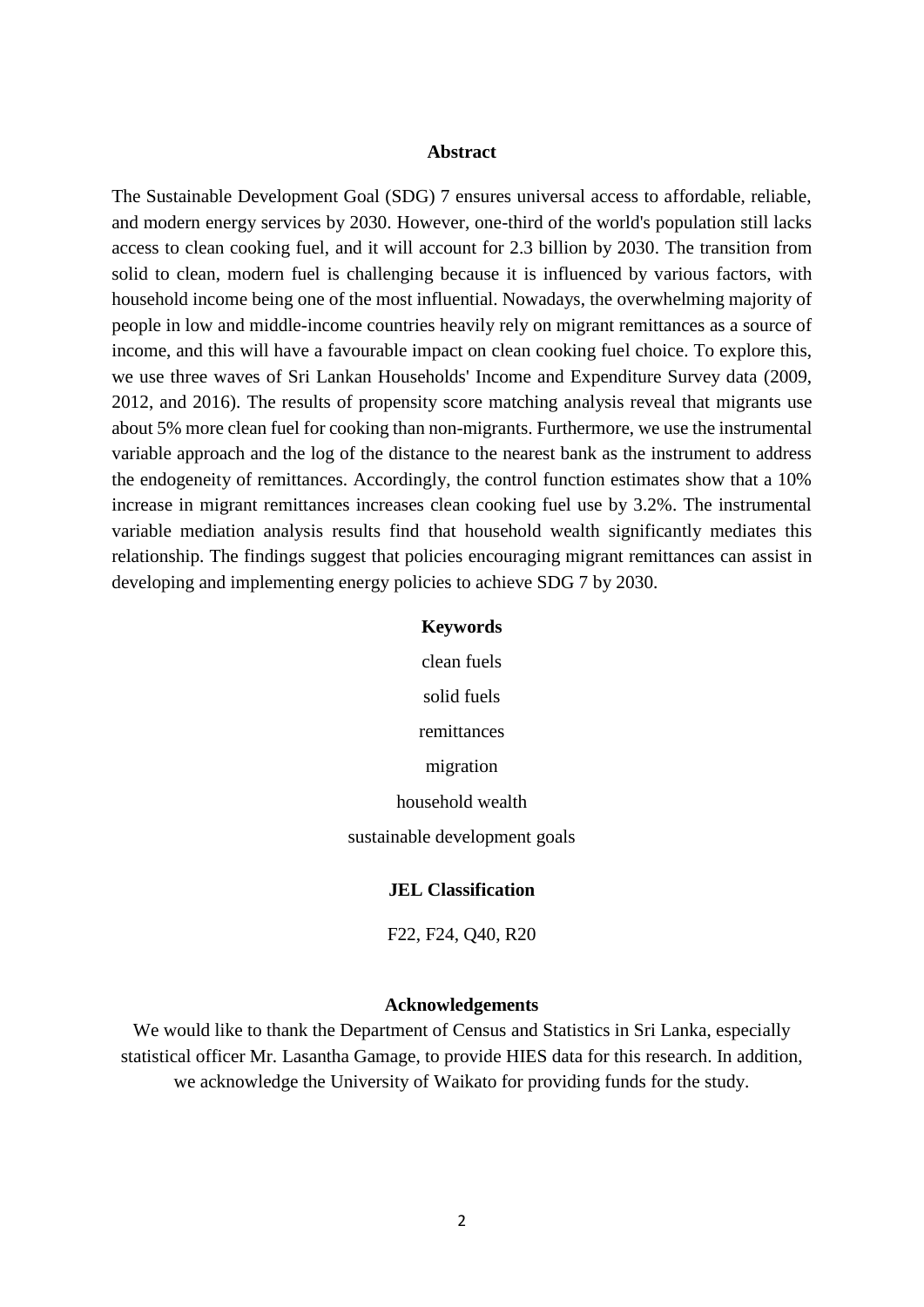### **1. Introduction**

About 2.8 billion people worldwide use solid fuels like firewood, biomass, and crop residue for cooking, endangering human health and the environment (United Nations, 2020). Incomplete combustion of these fuels emits extremely harmful greenhouse gases and directly contributes to indoor air pollution (Balakrishnan et al., 2018; Muller & Yan, 2018). Indoor air pollution has been designated as the world's ninth-largest health risk, accounting for 1.6 million premature deaths each year (Ritchie & Roser, 2020). Therefore, the United Nations has adopted Sustainable Development Goal (SDG) 7, ensuring access to affordable, reliable, and modern energy for all by 2030. Modern or clean fuels such as electricity, Liquefied Petroleum Gas (LPG), and solar power are thought to be the golden thread that connects economic growth, human development, and environmental sustainability together (IEA, 2017). As a result, countries are prompted to switch from solid to clean fuels, irrespective of their level of development.

However, present trends indicate that SDG 7 will not be met, as 2.3 billion people will lack access to clean fuels and cooking technologies by 2030 (United Nations, 2020). As a result, researchers are interested in examining the causes of the energy transition, and most have identified household income as a significant determinant (Amoah, 2019; Dash et al., 2018; Ye & Koch, 2021). Households can raise their income from internal and external sources. Migrant remittances, or financial and in-kind transfers made directly by migrants to their families in the origin countries, are currently among the most prominent external income sources (Hassan, 2020; IOM, 2019b). Migrant remittances to Low and Middle-Income Countries (LMICs) reached USD 554 billion in 2019, with a 4.7% increase over the previous year, making them the largest source of foreign exchange revenue (World Bank, 2020).

As a result, migrant remittances have a great potential to be used as a source of income to encourage clean fuel consumption. A few studies have looked into the impact of migrant remittances on fuel consumption (Hassan, 2020; Manning & Taylor, 2014; Taylor et al., 2011; Ye & Koch, 2021). However, a clear link between migrant remittances and clean fuel usage is challenging to establish as many factors drive the use of remittances. For example, remittance is a flow variable rather than a stock, and therefore, it may not promote clean energy spending directly even if it induces current expenditure. Thus, if energy spending is to be induced, it must be more closely related to stock variables like education and health (Hassan, 2020).

Despite this, previous research shows that migrant remittances substantially affect household wealth (Baiyegunhi & Hassan, 2014; Rahut et al., 2016), whereas household wealth significantly influences clean fuel consumption (Adams & Cuecuecha, 2010; Mahapatro, 2016). This would happen because wealth is a stock variable rather than a flow variable, and therefore, it is likely to influence the use of clean fuel. As a result, this paper integrates two distinct pieces of literature: remittances and energy, through household wealth. Based on this background, this study seeks to address three research questions: (1) does clean cooking fuel consumption differ between migrants and non-migrants? (2) do migrant remittances influence the type of cooking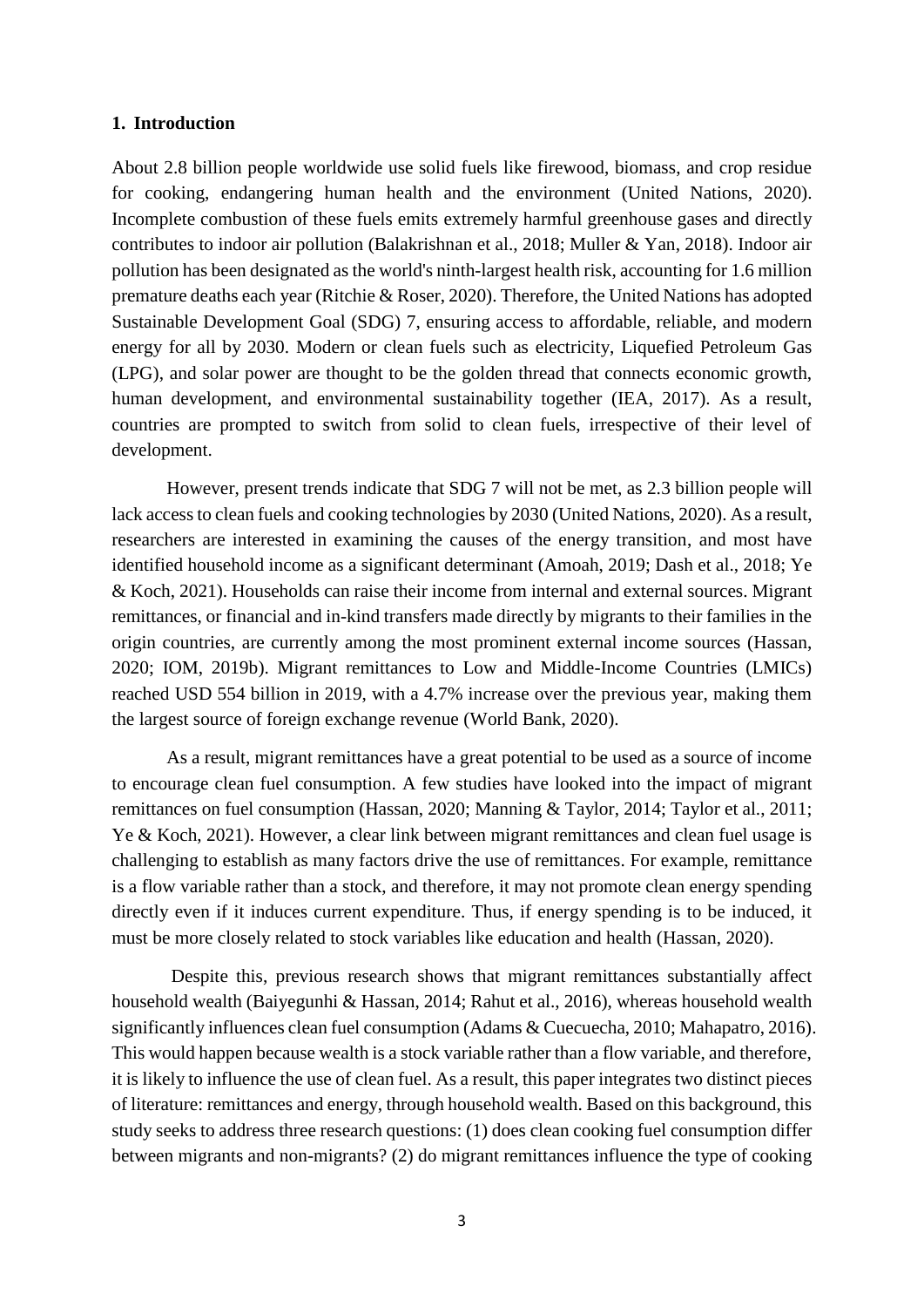fuel used? (3) does household wealth mediate the relationship between migrant remittances and the type of cooking fuel used?

As a result, this study has threefold contributions to the literature. First, to the best of our knowledge, this will be the pioneering study to employ household wealth as a mediating variable to examine the impact of migrant remittances on the type of cooking fuel used. The paper's uniqueness stems from integrating two disparate research areas, namely remittances and energy, through household wealth. Second, this will be the first study to compare the use of clean fuel for cooking between migrant and non-migrant households, based on nationally representative panel data from over 58,000 households. Third, this paper isolates migrant remittances as a driver of household fuel choice, which has received less attention in earlier research.

The remainder of this paper is organized as follows. Section 2 briefly reviews the relevant literature. Sections 3 and 4 outline the data and variable descriptions and the empirical model. Section 5 describes the results and discussion. Finally, section 6 concludes the paper and discusses the policy implications.

#### **2**. **Literature Review**

Solid fuels produce harmful gases such as carbon dioxide  $(CO<sub>2</sub>)$ , carbon monoxide  $(CO)$ , and particulate matter (PM2.5), endangering human health and the environment (Desai et al., 2004; Smith & Mehta, 2003). Due to the extremely negative implications of using solid fuels, extensive research has been performed to determine the factors that induce households to move from solid to cleaner fuels. Household income<sup>1</sup>, household wealth<sup>2</sup>, price of fuels<sup>3</sup>, head and spouse characteristics<sup>4</sup> (age, gender, marital status, and education level), household size<sup>5</sup>, number of children<sup>6</sup> and females<sup>7</sup>, housing characteristics<sup>8</sup> (water and sanitation facilities, type of wall, roof, and floor), residential area<sup>9</sup> (urban vs rural), accessibility and availability of fuels  $10$ , and taste preferences  $11$  are among the major determinants highlighted by these researchers.

Furthermore, the energy transition process is explained by two primary theories; the *energy ladder hypothesis* and the *energy stacking theory*. The energy ladder hypothesis states that when a household's socioeconomic status improves, particularly their income, they shift from solid fuels to transitional fuels and eventually to cleaner fuels (Heltberg, 2004;

**.** 

<sup>1</sup> Amoah, 2019; Dash et al., 2018; Ravindra et al., 2019; Song et al., 2018; Ye & Koch, 2021

<sup>2</sup> Baiyegunhi & Hassan, 2014; Ouedraogo, 2006; Rahut et al., 2016

<sup>3</sup> Baiyegunhi & Hassan, 2014; Guta, 2014; Ravindra et al., 2019; Sharma et al., 2020

<sup>4</sup> Mensah & Adu, 2015 ; Sharma et al., 2020 ; Baiyegunhi & Hassan, 2014

<sup>5</sup> Sharma et al., 2020 ; Baiyegunhi & Hassan, 2014; Mensah & Adu, 2015

<sup>6</sup> Baiyegunhi & Hassan, 2014

<sup>7</sup> Dash et al., 2018; Rahut et al., 2016 ; Rahut et al., 2017

<sup>8</sup> Heltberg, 2005; Sharma et al., 2020

<sup>9</sup> Mensah & Adu, 2015; Rahut et al., 2016

<sup>10</sup> Mensah & Adu, 2015; Sharma et al., 2020; Song et al., 2018

 $11$  Dash et al., 2018; Heltberg, 2005; Ravindra et al., 2019; Sharma et al., 2020.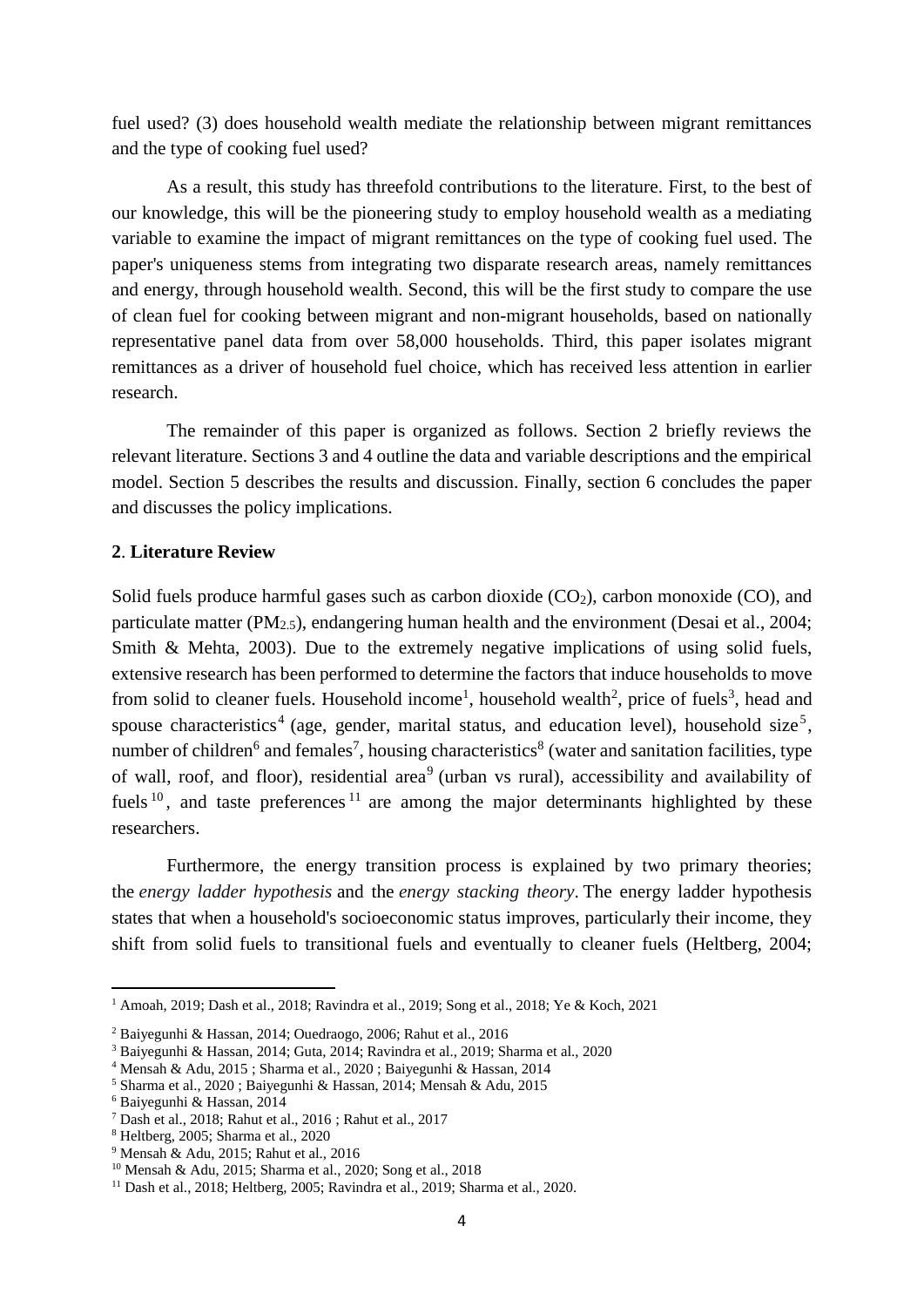Hosier & Dowd, 1987; Leach, 1992). On the contrary, energy stacking theory asserts that as a person's economic status improves, they consume a portfolio of energy sources, including more clean fuels (Amoah, 2019; Heltberg, 2005; Ravindra et al., 2019; Sharma et al., 2020). Therefore, both theoretically and empirically, household income has been recognised as the most crucial driver of clean fuel use.

Most LMICs currently rely on international migration, i.e., a movement of people away from their habitual residence across an international boundary, to supplement their income (IOM, 2019a). The New Economics of Labour Migration (NELM) theory states that migration is not an individual decision but rather a family decision to improve socioeconomic conditions and well-being in one's home country (Stark & Bloom, 1985). Numerous studies have been conducted to discover the causes for migration and the benefits it brings, notably in terms of health and education.

However, although energy access and its use are essential aspects of people's socioeconomic conditions and welfare (Broto et al., 2017), it is rarely acknowledged as a factor in migration decisions and benefits. As a result, the link between international migration and the usage of clean fuels is currently a point of contention among scholars, but it remains restricted. Scott et al. (2018) argue migration can help to achieve SDG target 7.1, ensuring universal access to modern, reliable, and affordable energy. Manning and Taylor (2014) showed that migration aids the transition from fuelwood to gas for cooking in Mexico. Similarly, migrant families in Guatemala use multiple cooking fuels than non-migrants (Taylor et al., 2011). However, no research has been done to investigate how migration affects the various types of fuels used at the household level.

The effects of migration on clean fuel consumption in origin countries can be seen in three ways: (1) reducing the number of females; (2) transferring knowledge and skills; and (3) sending remittances. First, if a family has many female migrants, the household might switch to clean fuels because fuelwood collecting diminishes as the number of females falls (Scott et al., 2018). Second, migrant resilience to fuel access obstacles or shocks can be improved with knowledge from other contexts (Maller, 2011). Most migrant-heavy households have higher average income levels, enabling better access to modern energy services. Moreover, migrants working in more advanced countries can experience and gain knowledge about the benefits of using clean energy such as solar home systems, modern electrical appliances, and modern cooking methods. Thus, migrants can transfer this knowledge to their families while they remain in their place of destination or, more significantly, when they return (Scott et al., 2018), and this was validated by Sulthana (2015).

Finally, migrant remittances are inextricably related to migration, and they provide economic support and self-insurance to millions of households in underdeveloped nations at the micro-level (Akçay & Demirtaş, 2015; Taylor, 1999). Much evidence suggests that remittance recipients have a higher standard of living than non-remittance recipients, owing to better social conditions. Remittance recipients, for example, are more likely to use modern, clean fuels than non-remittance recipients. In Bangladesh, Hassan (2020) discovered that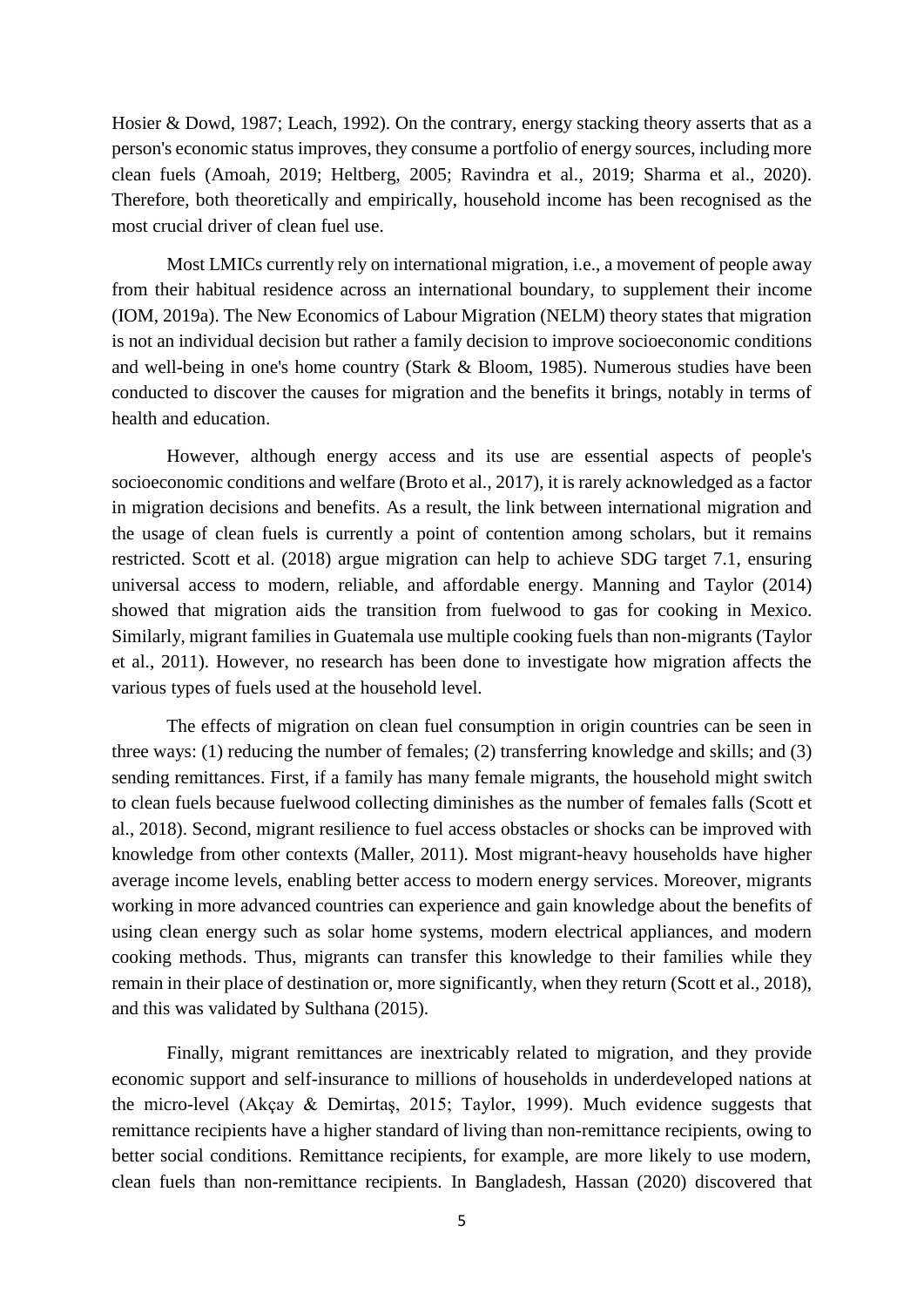remittances enhance the likelihood of utilizing LPG for cooking by recipient households. In Ghana, Bukari et al. (2021) found that the negative impact of energy poverty on household health expenses is considerably mitigated through remittances. According to Mendelson (2013), remittance income is used for various sustainable energy technologies in developing countries. In Ecuador, a clean energy technology programme has been coupled with a financial remittance mechanism to boost rural energy access (IFAD, 2009). Moreover, households in Morocco use remittances for short-term and long-term energy consumption (Akçay & Demirtaş, 2015), and in Tajikistan, remittances are used to pay for energy services (World Bank, 2015). Also, the 3x1 Migrant Program in Mexico directs remittances to invest in local development, such as electrification projects (Orozco & Lapointe, 2004).

In theory, with an increase in income, two underlying factors cause households to switch to cleaner fuel sources (Hanna & Oliva, 2015). First, because solid fuels are inherently inferior goods and clean fuels are normal goods, the substitution effect towards clean fuels can outweigh the wealth effect due to greater household well-being. Second, awareness of the adverse health consequences of using dirty fuel will strengthen the substitution effect of clean fuels. The source of income, in general, do not affect the extent of the substitution effect. Yet, the rise in household income from specific sources, such as migrant remittances, could affect the substitution effect in some circumstances. Because remittances are usually invested in boosting human capital, they are more cautious about safeguarding their health capital (Hassan, 2020).

However, establishing a clear link between remittances and the use of clean fuel remains a challenge theoretically or empirically, prompting further investigation. As a result, this paper adds a new dimension and integrates two distinct pieces of literature: remittance and energy, through household wealth. Household wealth is generally measured by the wealth index, and it incorporates the long-term impacts of household well-being. The wealth index is often constructed using the number of durable household assets, water and sanitation facilities, and housing characteristics like the number of bedrooms, house ownership, housing area, type of wall, roof, and floor (Balen et al., 2010; Chasekwa et al., 2018; Gupta et al., 2017; Guta, 2014; Rahut et al., 2016; Song et al., 2018).

Most studies have discovered a significant positive association between household wealth and clean fuel use in the energy literature. Rahut et al. (2016) stated that wealthy families with permanent floors, roofs, and walls were more likely to use cleaner fuels. Having more rooms and piped water also enhances the possibility of using clean fuels (Arthur et al., 2010; Heltberg, 2004, 2005). Furthermore, in Nigeria, Baiyegunhi and Hassan (2014) show that families who reside in traditional dwellings are more likely to use clean fuels. According to Lay et al. (2013), homeowners utilize more clean fuels than tenants. Nevertheless, some studies have found the contrary (Ouedraogo, 2006; Pundo & Fraser, 2006).

Research on migrant remittances, on the other hand, indicates that they have a significant impact on household wealth. Households that receive remittances are more likely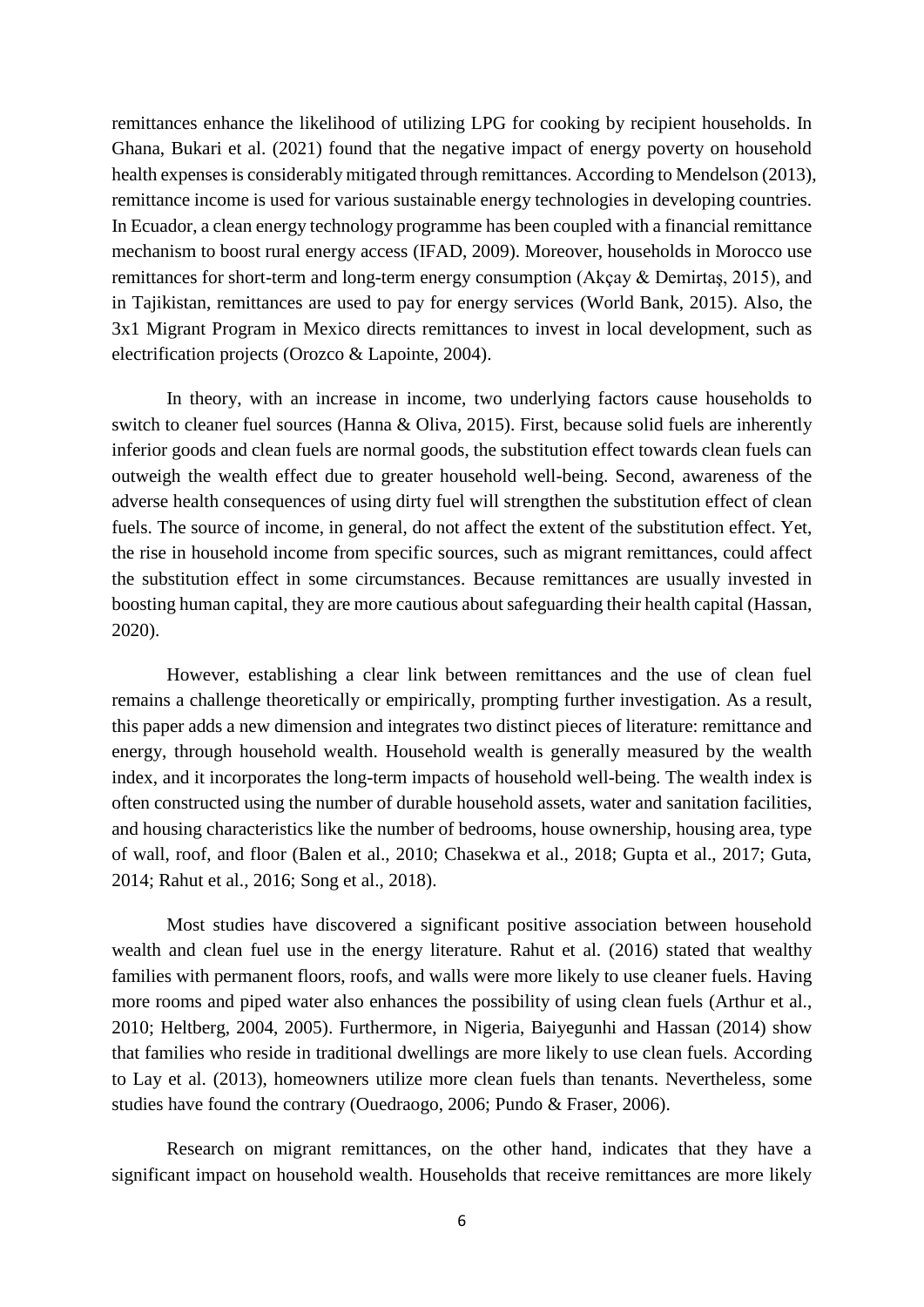than non-recipients to invest in productive assets (Adams & Cuecuecha, 2010; Ajaero et al., 2018; Ajefu, 2018; Mahapatro, 2016; Yousafzai, 2015). Specially in housing, land, education, health, and repay debts (Abainza & Calfat, 2018; Ajaero et al., 2018; Mahapatro, 2016; Mahapatro et al., 2017), and therefore, they are benefited from higher living standards.

Given this context, the following hypotheses are tested in this study.

- **H1:** Migrant families use more clean fuel for cooking than non-migrant families
- **H2:** Migrant remittances and clean cooking fuel have a direct, positive relationship
- **H3:** Migrant remittances and transitional cooking fuel have a direct, positive relationship
- **H4:** There is a direct, positive relationship between migrant remittances and household wealth
- **H5:** Household wealth and clean cooking fuel have a direct, positive relationship
- **H6:** Household wealth and transitional cooking fuel have a direct, positive relationship
- **H7:** Household wealth mediates the relationship between migrant remittances and use of clean fuel for cooking
- **H8:** Household wealth mediates the relationship between migrant remittances and use of transitional fuel for cooking
- **H9:** Household wealth mediates the relationship between migrant remittances and use of solid fuel for cooking

# **3. Data and Variable Description**

Sri Lanka is an intriguing study context to investigate the issues of energy and migration. Because although the country achieved universal access to electricity in 2019, clean cooking remains a challenge, with nearly 15 million people (69%) relying on biomass to cook (IEA, 2021). Jayasinghe et al. (2021) also found that the most pressing issue of energy poverty in Sri Lankan households is a lack of access to modern cooking fuel. Furthermore, worker remittances account for 8.8% of the Gross Domestic Product, amounting to USD 7104 million (CBSL, 2020).

# **3.1 Data Description**

This study uses three waves of (2009, 2012, and 2016) Household Income and Expenditure Survey (HIES) data. The Department of Census and Statistics in Sri Lanka conducts HIES every three years and provides the essential socioeconomic indicators. It uses direct interviews and a survey questionnaire to collect data on demographics, income, expenditure, school education, health, and household assets.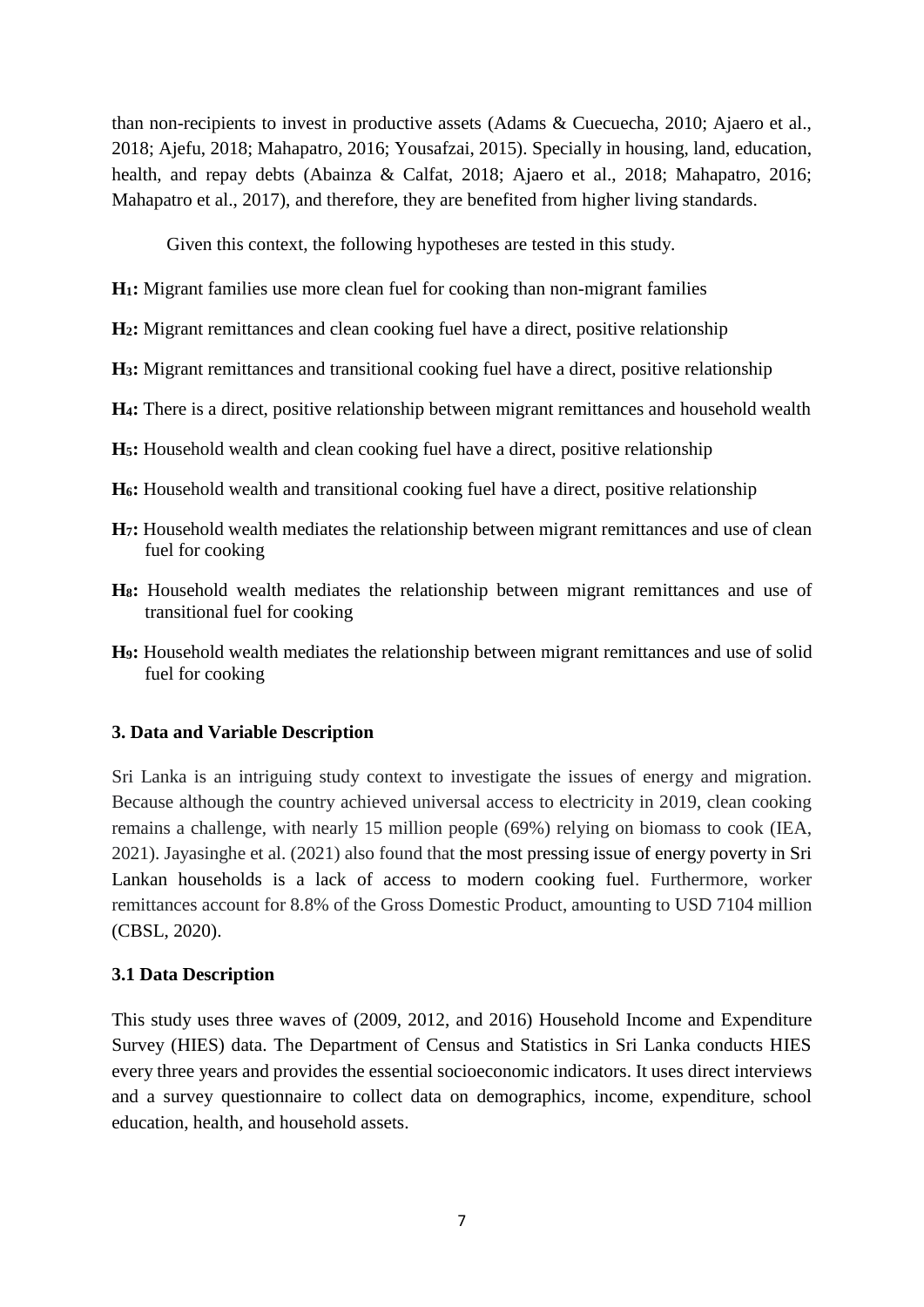The survey's sample design is stratified into two stages, and urban, rural, and estate sectors in each district serve as selection domains for stratification. A selection of 2500 primary sampling units was chosen from the sampling frame for the survey at the primary stage. From each primary sampling unit, 10 housing units were chosen for the survey. In 2009, 2012, and 2016, the total sample sizes were 23 641, 25 319, and 25 640 dwelling units. However, only 19 958, 20 540, and 21 756 households replied each year, for a total of 62 254 households, and we ended up with 58 061 households for the study after making all of the necessary changes.

### **3.2 Variable Description**

The dependent variable of the study is cooking fuel consumption. Based on the energy ladder theory, we divide cooking fuel choice into three categories: (1) solid fuels (fuelwood, saw/paddy husk, and other); (2) transitional fuels (kerosene); and (3) clean fuels (LPG and electricity). Figure 1 shows the distribution of households by primary cooking fuel consumption in Sri Lanka.



**Figure 1: Cooking Fuel Consumption**

According to Figure 1, most Sri Lankan families use solid fuels as their primary cooking fuel, but this has declined over time (from 78% in 2009 to 71% in 2016). The proportion of households using transitional fuels has decreased over the three survey periods, whereas the proportion of households using clean fuels has steadily increased (18.76%, 19.82%, and 27.93% for 2009, 2012, and 2016 respectively).

The independent variable of the study is migrant remittances. To have better-behaved data distributions, we use the natural logarithm (log) of remittances to validate normality. We use the household wealth index as the mediating variable in the relationship between migrant remittances and the type of cooking fuel used. The study's control variables include the other household<sup>12</sup> income, age of the head<sup>13</sup> and the spouse (log), gender of the head (male and

**<sup>.</sup>**  $12$ Household is defined as a group of persons who live together and has a common arrangement for cooking.

 $13$  Head of household is a person who usually resides in the household and is acknowledged by the other members of the household as the head of the household.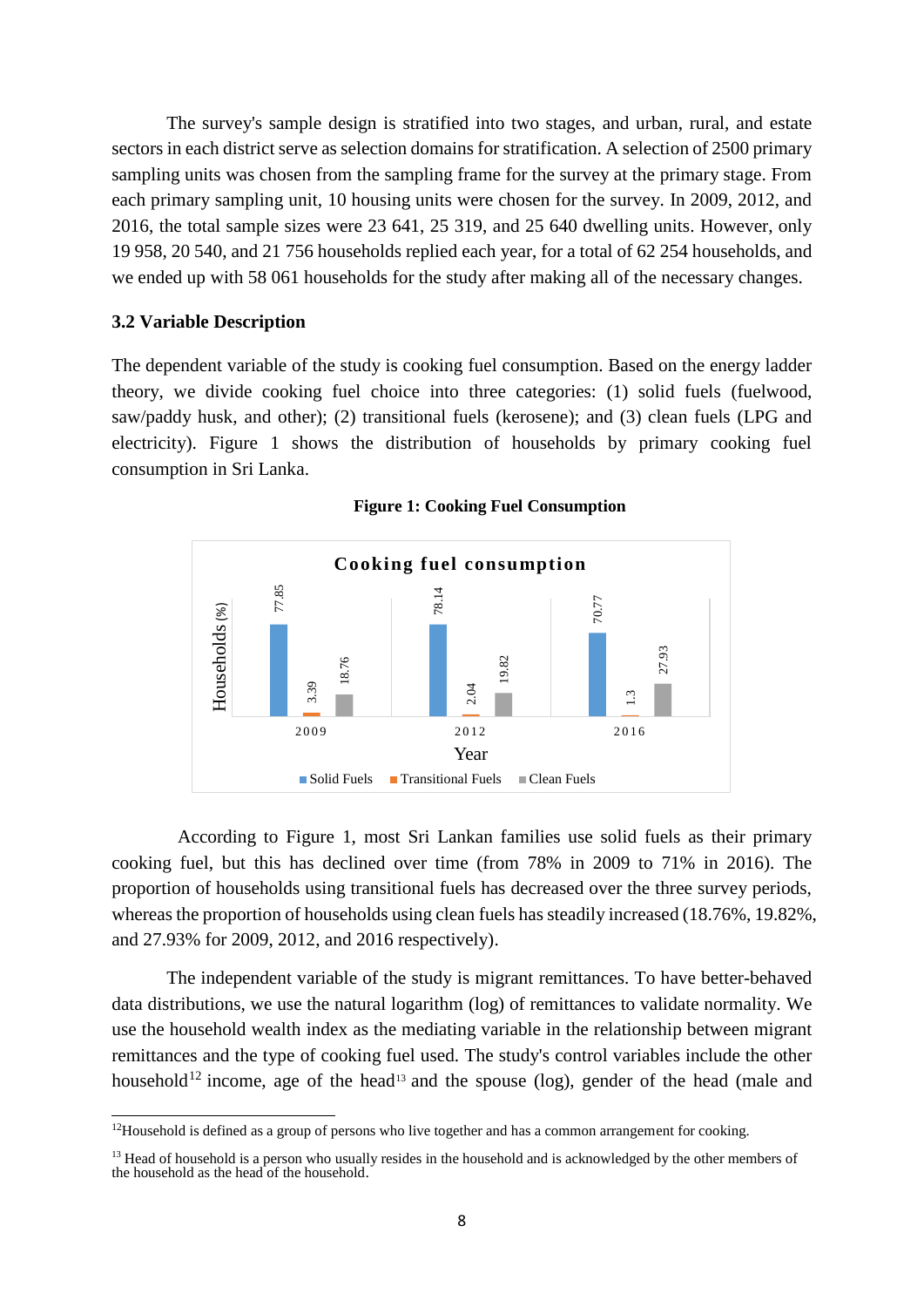female), education of the head and the spouse (no schooling, primary, secondary, and tertiary), head's employment sector (government, private, and other sectors), household size<sup>14</sup>, the number of children under the age of five, the number of females, the residential sector<sup>15</sup> (urban, rural, and estate sector), and the districts (25 districts). In addition, categorical variables were dummy coded, with each of them having the following reference categories: solid fuels for cooking fuel type, female for head's gender, no schooling for education, other sectors for head's employment sector, estate sector for residential area, and Colombo district for district variable.

The descriptive statistics of the variables studied are reported in Table 1. It shows that around 8% of families have at least one migrant member, with an average remittance of SL Rs.15,566 (US\$ 77.06, converted to US\$1 = SL Rs.202). The average wealth quintile is 3, indicating that the most families are middle-income. Males account for the majority of the heads of households. The head and spouse are, on average, 51 and 46 years old, respectively. The head has a grade 9 education, whereas the spouse has an average grade 7 education. The average household size is four individuals, comprising two women. Rural areas account for 70% of all households. The average distance from the house to the nearest bank is 2.47 kilometres.

| Variable                      | Mean     | Std. Dev. |
|-------------------------------|----------|-----------|
| Cooking Fuel Type             | 1.467    | 0.833     |
| <b>Migrant Remittances</b>    | 15565.6  | 102184.1  |
| Migrants                      | 0.081    | 0.273     |
| Household Income              | 98018.72 | 949094.8  |
| <b>Wealth Index Quintiles</b> | 2.999    | 1.418     |
| <b>Head Gender</b>            | 1.245    | 0.43      |
| Head Age                      | 51.45    | 14.05     |
| <b>Head Education</b>         | 8.819    | 3.999     |
| <b>Head Employment Sector</b> | 1.594    | 1.19      |
| Spouse Age                    | 45.805   | 12.623    |
| <b>Spouse Education</b>       | 6.666    | 5.334     |
| Household Size                | 4.183    | 1.718     |
| <b>Female Number</b>          | 2.16     | 1.173     |
| Children Number               | 0.252    | 0.527     |
| <b>Urban Sector</b>           | 0.224    | 0.417     |
| <b>Rural Sector</b>           | 0.703    | 0.457     |
| Distance to the bank          | 2.47     | 1.891     |

### **Table 1: Descriptive statistics**

**.** 

<sup>&</sup>lt;sup>14</sup> Household size refers to the number of persons usually living in the household, including boarders and servants.

<sup>&</sup>lt;sup>15</sup> Rural sector includes all the areas other than the areas governed by Municipal Councils (MCs) and Urban Councils (UCs) and the estate sector (Census and Statistics Department, 2012)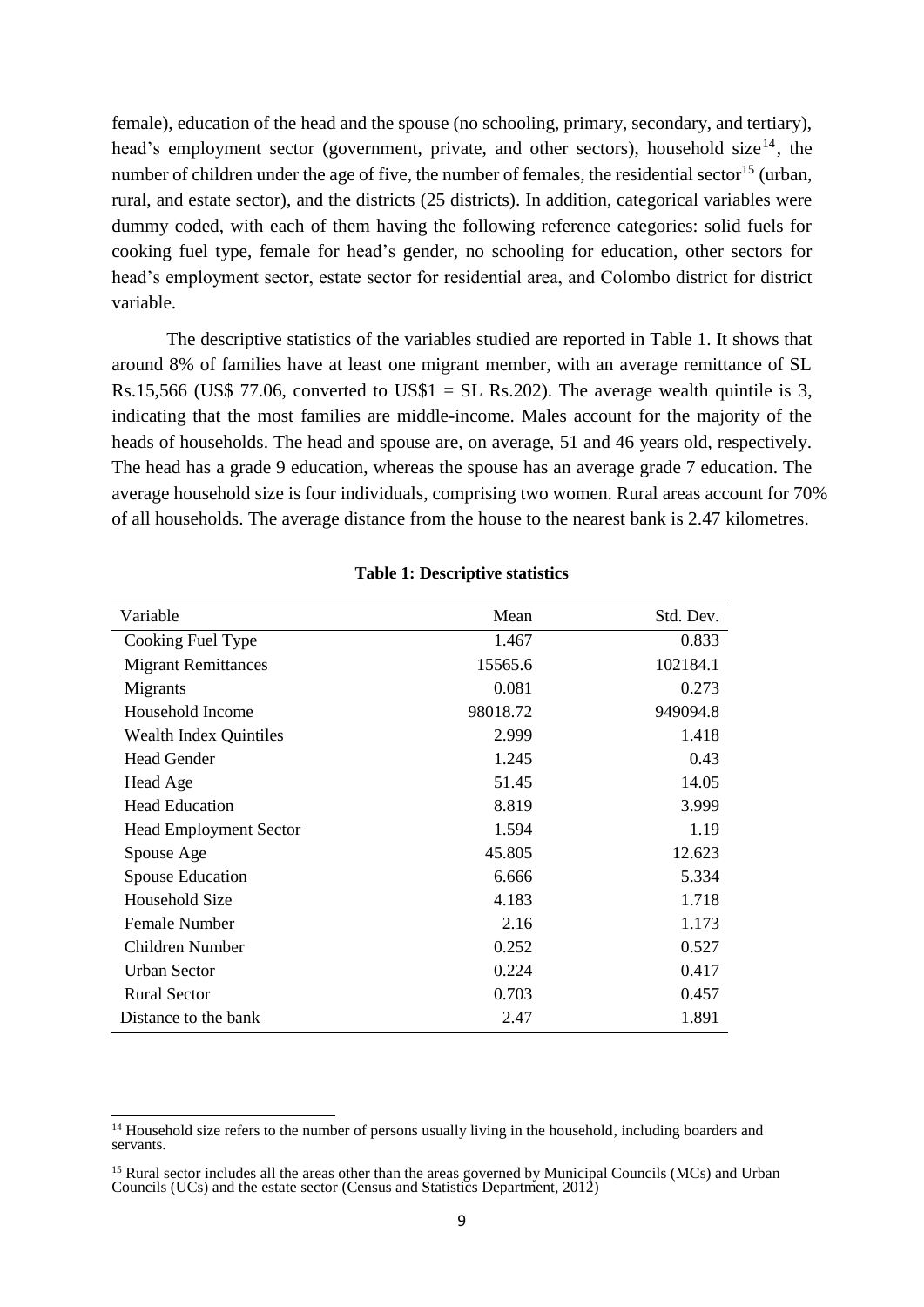#### **4. Empirical Model**

This study addresses three research questions. We begin by identifying the differences between migrants and non-migrants in their use of clean fuel for cooking. To accomplish this, we employ the Propensity Score Matching (PSM) method (Arsenijevic & Groot, 2018; Clément, 2011; Démurger & Wang, 2016). Second, we examine the impact of migrant remittances on the type of cooking fuel used. For that, we use a control function approach due to the possible endogeneity of remittances (Petrin & Train, 2010; J. Wooldridge, M., 2015). Finally, we utilize instrumental variable mediation analysis to determine how household wealth mediates this relationship (Dippel, 2017; Joffe et al., 2008). We use Principal Component Analysis (PCA) to construct the household wealth index (Chasekwa et al., 2018; Filmer & Pritchett, 2001; Vyas & Kumaranayake, 2006) (see Appendix B).

#### **4.1 Propensity Score Matching Method (PSM)**

The primary purpose of using PSM analysis is to quantify the average effect of migrant households (treatment group) on non-migrant households (control group) who have similar characteristics. The estimated average impact on the treated group can be derived as follows.

Suppose the treatment  $(T_i)$  is equal to "1" if household "i" receives remittances and if not "0".  $Y_{i1}$  is the potential outcome of household i who receive remittances and otherwise  $Y_{i0}$ . The difference between the outcome indicator of the treatment group and the control group is then used to calculate the average treatment effect for the i<sup>th</sup> household.

$$
\Delta Y_i = E(Y_{it} | T_i = 1) - (Y_{i0} | T_i = 1) \tag{1}
$$

The main assumption of the PSM analysis is the Conditional Independence Assumption (CIA), which states that treatment selection is exclusively dependent on observed variables (Caliendo & Kopeinig, 2008; Nannicini, 2007; Rosenbaum & Rubin, 1983). The observed variables are denoted by X and can be expressed as follows.

$$
(Y_{i0} | T_i) \perp T_{i|} X_i \tag{2}
$$

Equation 2 shows, given  $X_i$ , the outcome of the control group can approximate the counterfactual outcome of the treated group in the absence of treatment. Accordingly, the outcome is given as:

$$
E(Y_{i0}|T_i = 1, X_i) - (Y_{i0}|T_i = 0, X_i)
$$
\n(3)

This illustrates the propensity score represents the probability of treatment conditional on a vector of observable characteristics and may be interpreted as the one-dimensional summary of the set of observable variables, which is expressed as:

$$
P(Xi) = Pr(T_i = 1|X_i)
$$
\n<sup>(4)</sup>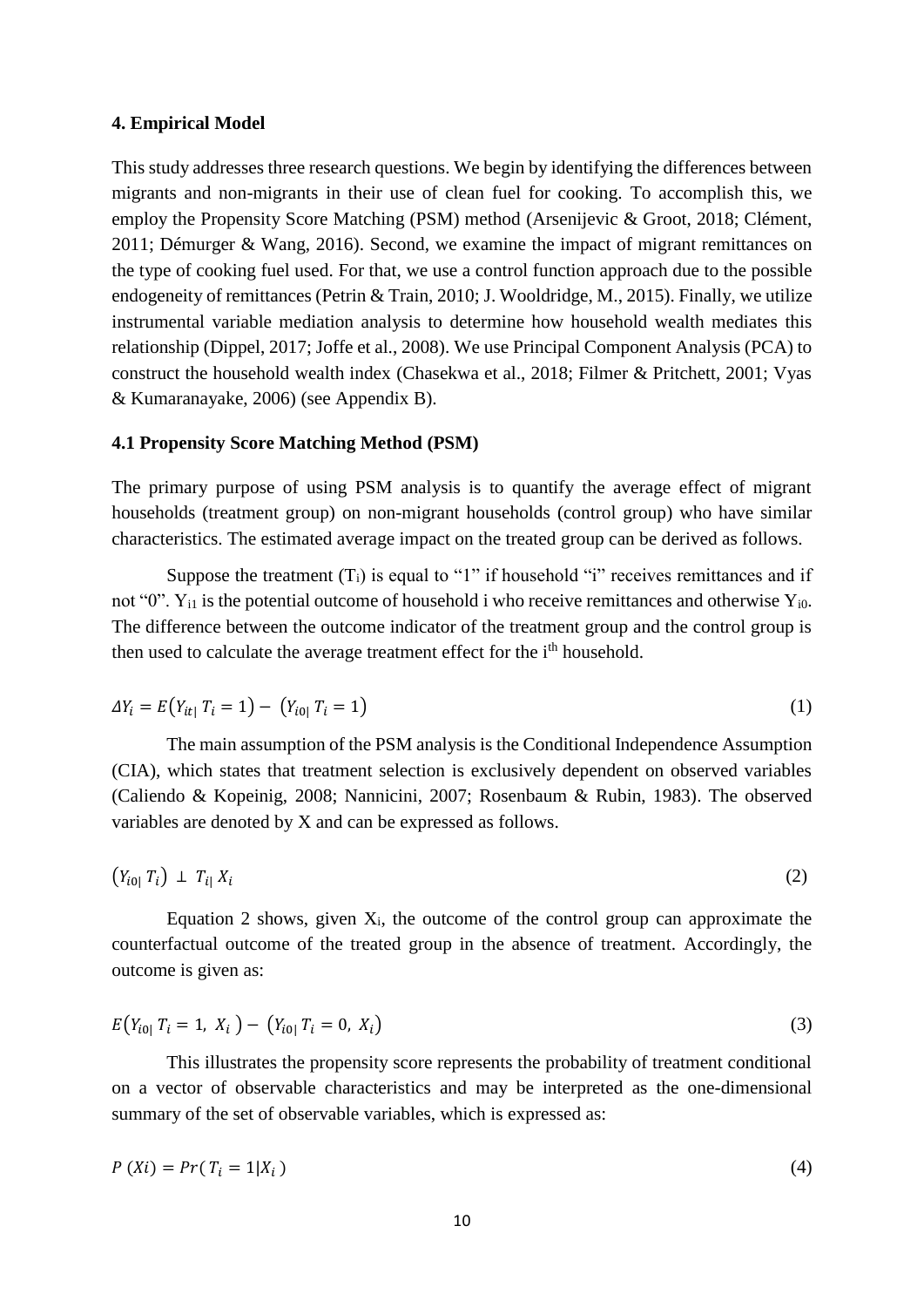The estimation of the counterfactual is given as:

$$
E\left[\left(Y_{i0}|T_i=1, P(X_i)\right)\right] = E\left[\left(Y_{i0}|T_i=0, P(X_i)\right]\right] \tag{5}
$$

Finally, the average treatment effect for i<sup>th</sup> household is measured as follows.

$$
\Delta Y_i = E\left[ \left( Y_{i0} | T_i = 1, P(X_i) \right) \right] = E\left[ \left( Y_{i0} | T_i = 0, P(X_i) \right) \right] \tag{6}
$$

#### **4.2 Control Function Approach**

To analyze household cooking fuel choices, we employ a random utility model. Accordingly, a household chooses between three mutually exclusive cooking fuel options: solid, transitional, and clean, to maximize their utility. The utility that household *n* obtains from alternative *j* is given by (Petrin & Train, 2010; Vadean et al., 2019):

$$
U_{nj} = V\big(\operatorname{Rem}_{nj}, X_{nj}, \beta_n\big) + \varepsilon_{nj} \tag{7}
$$

where  $U_{ni}$  is the utility that depends on observed factors,  $Rem_{ni}$  stands for the amount of remittances received by the household  $n$ ,  $X_{ni}$  is a vector 14 of exogenous variables that affect the utility derived from choice *j*,  $\beta_n$  is the parameters that present the taste of households, and  $\varepsilon_{ni}$  is the unobserved utility.

However, the amount of remittances a household receives is most likely endogenous (Adams & Cuecuecha, 2013; Demirgüç-Kunt et al., 2011). In choice models, the control function (CF) approach is one of the most effective and straightforward ways to deal with endogeneity (Petrin & Train, 2010; Piracha et al., 2013; J. M. Wooldridge, 2015). The CF method is a robust two-step approach in which the amount of remittances is represented as a function of observed and unobserved parameters in the first phase as follows:

$$
Rem_{nj} = W(Z_n, X_n, \gamma) + \mu_{nj} \tag{8}
$$

where  $\varepsilon_{nj}$  (in equation 7) and  $\mu_{nj}$  are independent of  $Z_n$  and  $X_n$ , but  $\varepsilon_{nj}$  and  $\mu_n$  are correlated. The vector  $Z_n$  contains a set of instruments that are correlated with  $Rem_n$  but not enter directly the utility function  $U_{nj}$ . Following Petrin and Train (2010), it is decomposed into a part that can be explained by a general function of  $\mu_n$  and a residual:

$$
\varepsilon_{nj} = CF(\mu_n, \lambda) + \tilde{\varepsilon}_{nj} \tag{9}
$$

where  $CF(\mu_n, \lambda)$  denotes the control function with parameters  $\lambda$ . We specify the control function as linear in  $\mu_n$  (i.e.,  $F(\mu_n, \lambda) = \lambda \mu_n$ ), giving utility the following form:

$$
U_{nj} = V\left(\text{Rem}_{nj}, X_n, \beta_j\right) + \lambda \mu_{nj} + \tilde{\epsilon}_{nj} \tag{10}
$$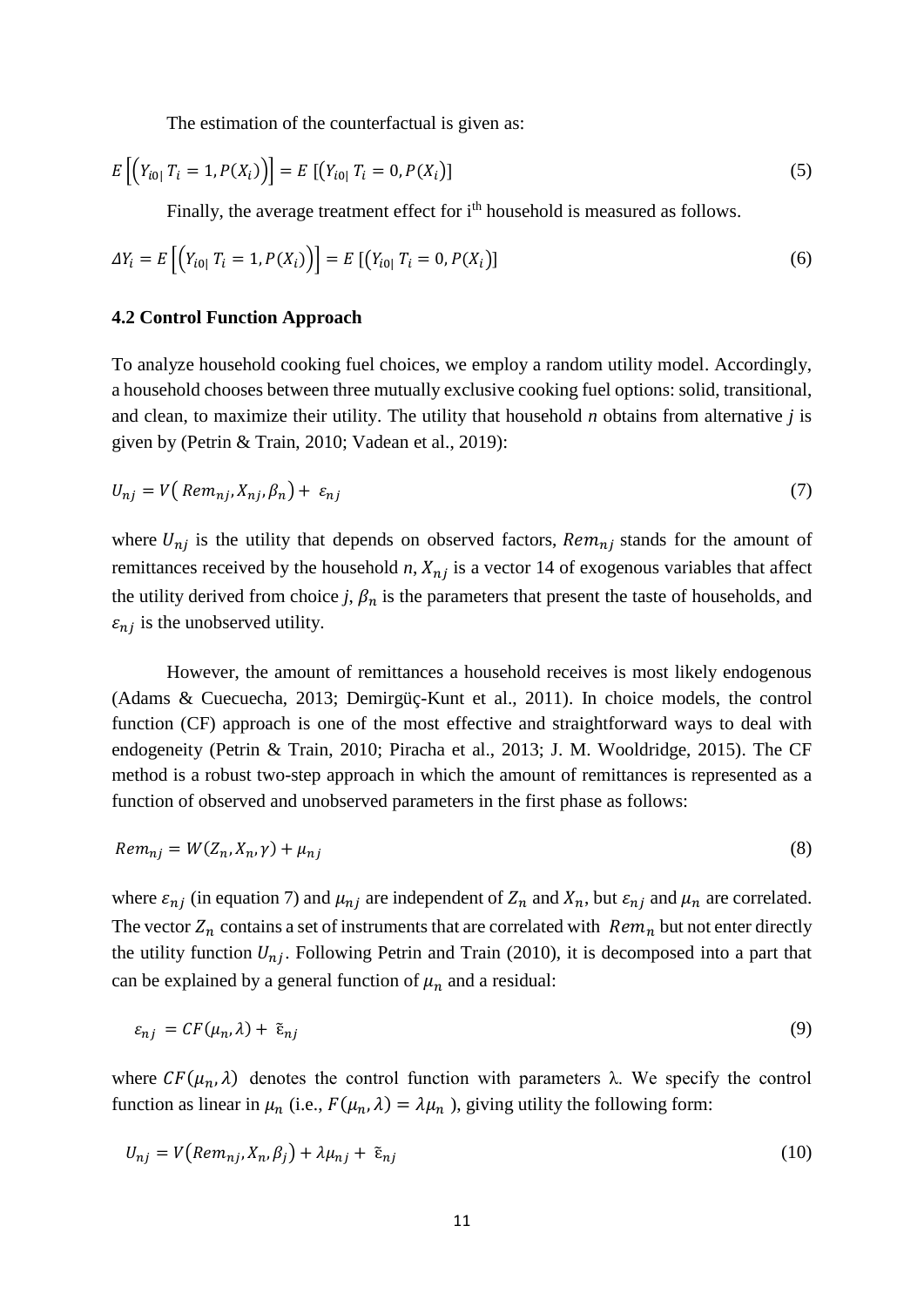Conditional on  $\mu_n$ , the probability that household *n* chooses alternative *i* is equal to:

$$
P_{ni} = \iint I(U_{ni} > U_{nj} + \lambda \mu_n + \tilde{\epsilon}_{nj} \forall j \neq i) f(\beta_n, \tilde{\epsilon}_n) d\beta_n d\tilde{\epsilon}_n
$$
\n(11)

where f (.) is the joint density of  $\beta_n$  and  $\tilde{\epsilon}_n$  and I (.) is the indicator function.

In this way, the control function is added to the conventional choice model as an extra explanator variable. The model is estimated in two steps. First, Equation 8 is estimated by OLS with the endogenous variable ( $Rem_n$ ) as the dependent variable and the exogenous variable and the instrument (i.e.,  $Z_n$  and  $X_n$ ) as explanatory variables, following the exclusion restriction procedure of the instrument. Then, using the estimated parameters ŷ from the OLS regression, the residual is calculated as  $(\hat{\mu}_{ni} = Rem_{ni} - W(Z_n, X_n, \gamma))$ . In the second step, the choice model is estimated using multinomial logit regression (see Appendix C) by taking  $\hat{\mu}_n$  as an additional covariate.

The choice of an appropriate instrument that satisfies both instrument relevance and exclusion restriction criteria is crucially essential to address the endogeneity of remittances. Regarding this, the choice of an instrumental variable differs across various studies. Some important studies have employed *distances* such as *the distance to the railway station* (Adams & Cuecuecha, 2010, 2013; Ambrosius & Cuecuecha, 2016), or *the distance to the city* (Demirgüç-Kunt et al., 2011) as the instrument depending on the study context and the data availability.

For this reason, we use *the log of distance to the nearest bank* as the instrument. Many studies have used this instrument to examine the association between financial inclusion and energy poverty (Awaworyi Churchill et al., 2020; Koomson & Danquah, 2021; Koomson et al., 2020). However, this is the first study to use the distance to the nearest bank as an instrument in migration (remittance) research because most migrant families are financially inclusive, with bank accounts and access to banking to perform routine banking operations such as withdrawing cash from remittance receipts. Furthermore, due to the rapid expansion of global money transfer infrastructure and lesser restrictions, most remittances are now channelled through official banking sources (Ahmed et al., 2021; Guermond, 2022). Thus, it is reasonable that migrant households will be relocating closer to a bank to lower the transaction costs of frequent visits to a bank or other financial institutions. As a result, we predict that the log of remittances and the distance to the nearest bank will have a negative first-stage relationship.

More significantly, the *distance to the nearest bank* satisfies the two conditions of a valid instrument: relevance and exogeneity (Stock & Watson, 2007; J. Wooldridge, M., 2015). If the instrument is more relevant, it can explain the greater variation in the endogenous regressor (log of remittances) without necessarily being correlated with the unobserved factors that influence the outcome variable (cooking fuel type). This criterion is satisfied when the first stage F statistics exceed the rule-of-thumb value of 10 (Stock & Yogo, 2005). The second condition, exogeneity, explains that the instrument cannot directly affect the type of cooking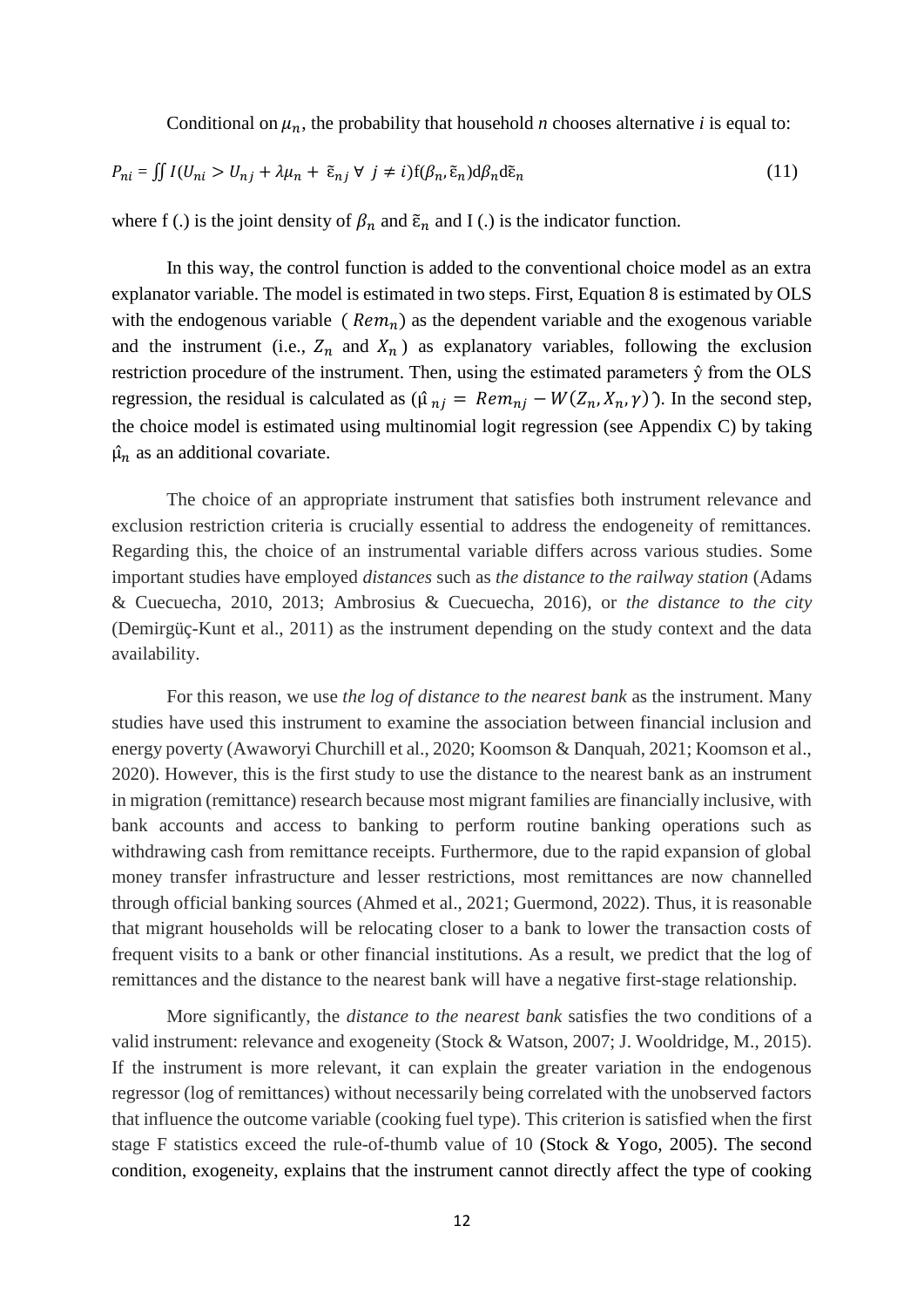fuel and can only affect the type of cooking fuel through remittances to obtain a consistent estimation. Since there are no direct tests for the exclusion restriction, we run auxiliary regressions to help us identify variables in our model that could be potential exclusion restriction violators because they are correlated with the instrument. Afterwards, we incorporate them into the empirical model as covariates to ensure they have no direct relationship with the dependent variable of the structural equation. The process provides a credible identification and supports the instrument's validity (see Table A.1 and A.2 in Appendix A).

#### **4.3 Instrumental Variable Mediate Model (IV Mediate)**

One of the primary objectives of this study is to determine the mediating effect of the wealth index on the association between migrant remittances and the type of cooking fuel used. We observed that remittances and wealth index are endogenous variables using the endogeneity test (the predicted residual is significant in the second stage). Since both the treatment variable and the mediators are endogenous, a single instrumental variable is sufficient to determine the causal and mediation effects (Dippel, 2017; Joffe et al., 2008). Following that, we employ the IV mediate model with a single instrument (Dippel et al., 2020; Dippel et al., 2019).

First, we define the linear equations for remittances (Equation 13), wealth index (Equation 14) and cooking fuel type (Equations 15 - 17) as follows:

$$
lnDB = \varepsilon_{DB} \tag{12}
$$

$$
lnRem = \beta_{Rem}^{DB} .DB + \varepsilon_{Rem} ,
$$
  
\n
$$
WI = \beta_{WT}^{DB} .DB + \varepsilon_{WI} ,
$$
  
\n
$$
CF_1 = \beta_{Rem}^{DB} .DB + \beta_{WT}^{DB} .DB + \varepsilon_{CFA} ,
$$
  
\n(15)

$$
CF_2 = \beta_{Rem}^{DB} \cdot DB + \beta_{WI}^{DB} \cdot DB + \varepsilon_{CF2} \,,\tag{16}
$$

$$
CF_3 = \beta_{Rem}^{DB} \cdot DB + \beta_{WI}^{DB} \cdot DB + \varepsilon_{CF3} \,,\tag{17}
$$

where  $DB$  is the log of distance to the nearest bank (instrumental variable),  $\ell n$  is log of migrant remittances (treatment),  $WI$  is wealth index (mediator),  $CF$  is cooking fuel type (outcome, where 1,2 and 3 are solid, transitional and clean fuels, respectively) and  $\varepsilon_{WI}$ ,  $\varepsilon_{Rem}$ ,  $\varepsilon_{II}$ ,  $\varepsilon_{EP1}$ ,  $\varepsilon_{EP2}$ ,  $\varepsilon_{EP3}$  are error terms, respectively. We assume  $\varepsilon_{DB}$  is statistically independent from other error terms.

The direct effect is given by the coefficient  $DE = \beta_{EP}^{II}$ , the indirect effect is given by the coefficient multiplication  $IE = \beta_{II}^{Rem} \cdot \beta_{EP}^{Il}$ , and total effect is the sum of these two terms  $TE = \beta_{EP}^{II} + \beta_{II}^{Rem} \beta_{EP}^{Il}$ .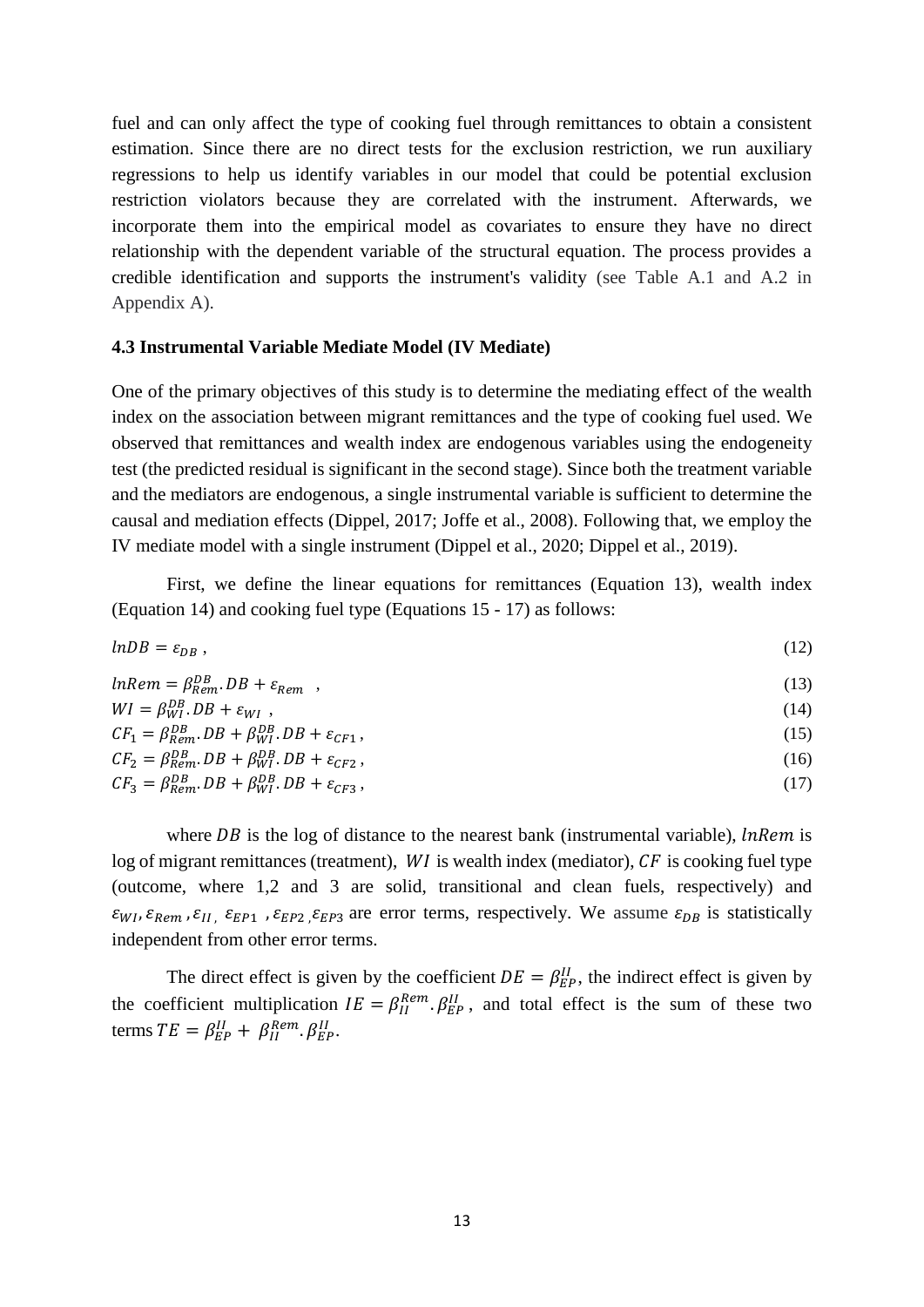#### **5. Results & Discussion**

 $\overline{\phantom{a}}$ 

# **5.1 Propensity Score Matching (PSM) Results**

This section compares how migrants and non-migrants use clean fuel for cooking. We employed the PSM model, with migrants serving as the treatment group (8%) and non-migrants serving as the control or comparison group. We use the migrants as a dummy variable, coding "1" for migrants and "0" for non-migrants. To estimate propensity scores, we selected 13 covariates<sup>16</sup> to avoid reverse causality and to have no effect on household expenditure patterns. However, household income was not included as a covariate since it directly impacts household expenditure patterns, leading to endogeneity bias (Clément, 2011).

As the first step of estimating the propensity score, we used probit regression to identify the relationship between covariates and the treatment variable. The results are shown in Table 2 and the explanatory power of the probit model is satisfactory, with a probability Chisquared value less than 0.05 (Prob > Chi2 is 0.000) and a McFadden Pseudo R-squared value of 13.54%.

| <b>Migrants</b>               | <b>Coefficient</b> | <b>Standard Error</b> | Z        | P > z |
|-------------------------------|--------------------|-----------------------|----------|-------|
| Wealth Index                  | 0.087              | 0.004                 | 19.73    | 0.000 |
| <b>Head Male</b>              | 0.280              | 0.028                 | 10.06    | 0.000 |
| Head Age (log)                | $-0.425$           | 0.032                 | $-13.41$ | 0.000 |
| <b>Head Education</b>         | $-0.004$           | 0.002                 | $-1.95$  | 0.052 |
| <b>Head Government Sector</b> | $-0.473$           | 0.035                 | $-13.48$ | 0.000 |
| <b>Head Private Sector</b>    | $-0.227$           | 0.021                 | $-10.80$ | 0.000 |
| Spouse Age (log)              | $-0.117$           | 0.010                 | $-11.94$ | 0.000 |
| <b>Spouse Education</b>       | $-0.042$           | 0.003                 | $-13.02$ | 0.000 |
| Household Size                | $-0.061$           | 0.007                 | $-8.39$  | 0.000 |
| <b>Female Number</b>          | 0.299              | 0.010                 | 28.80    | 0.000 |
| Children Number               | $-0.143$           | 0.019                 | $-7.29$  | 0.000 |
| <b>Urban Sector</b>           | 0.105              | 0.037                 | 2.80     | 0.005 |
| <b>Rural Sector</b>           | $-0.078$           | 0.035                 | $-2.24$  | 0.025 |
| Psedo R-square                | 0.1354             |                       |          |       |
| Log likelihood                | -14096.029         |                       |          |       |
| LR Chi <sub>2</sub>           | 4413.71            |                       |          |       |
| Number of Observations        | 58,061             |                       |          |       |

#### **Table 2: Probit estimation for propensity score**

The findings suggest that all other covariates are significantly associated with the treatment group at the 5% significance level, apart from the head's education level. For example,

<sup>&</sup>lt;sup>16</sup> Wealth index, head and spouse characteristics (gender, age, education, and employment sector), household characteristics (household size, number of children, and number of females), and residential sector (urban and rural).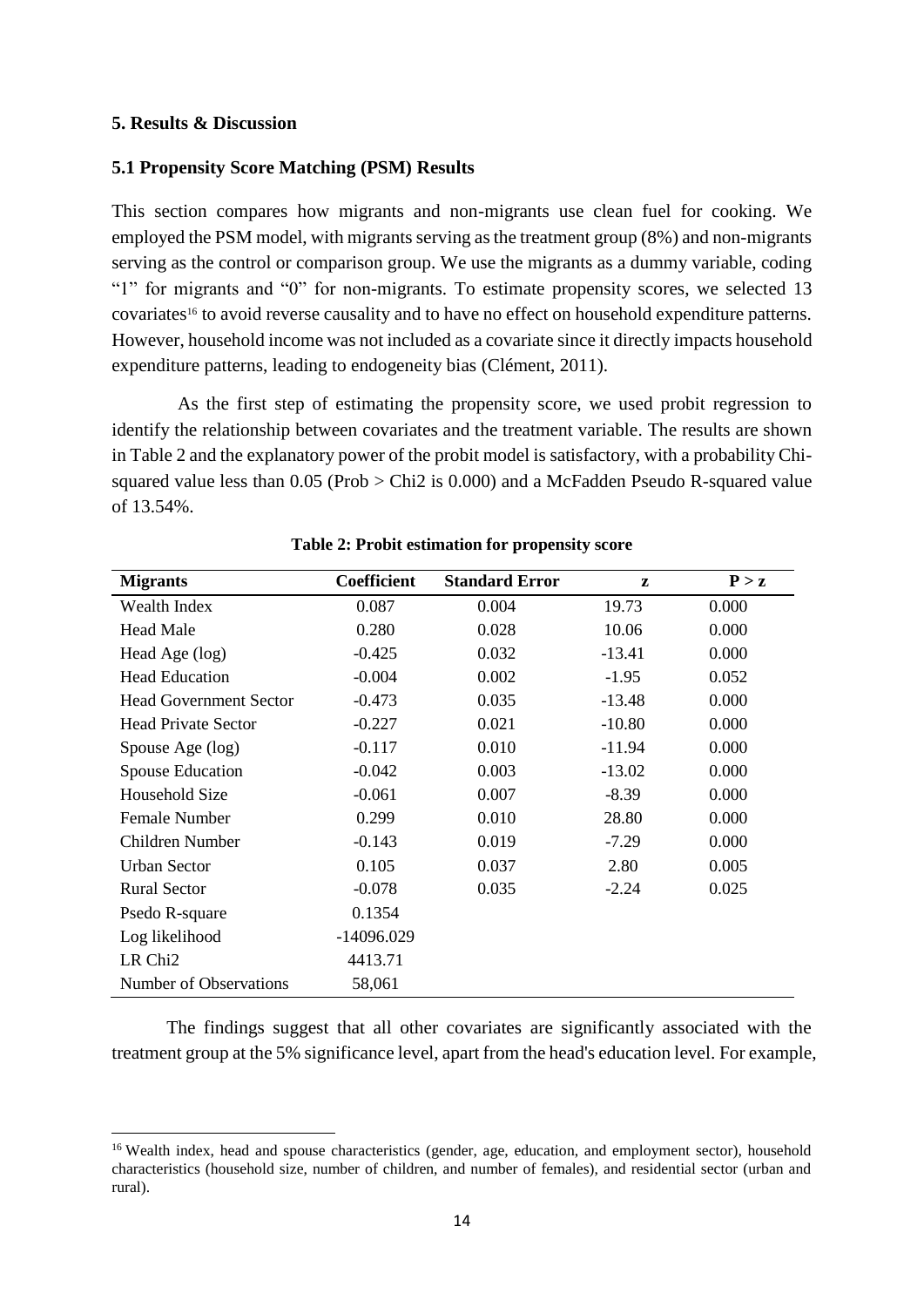the wealth index, gender of the head, number of females, and urban sector are positively associated with the treatment group, whereas other covariates are negatively associated.

Next, we ensure the condition for common support by examining whether the propensity scores in the treatment and control groups are overlapping and balanced. To ensure this, we divided the observations into five propensity score quintiles (see Figure 2).



**Figure 2: Distribution of propensity score across treatment and control groups**

The propensity score distributions of the two groups in the graph include 58,061 observations (4,693 treated and 53,368 untreated). The results reveal that the degree of overlap is satisfactory as the mean propensity score is equivalent in the treatment and comparison groups within each of the five quintiles in our final propensity score specification (Imbens, 2004).

After creating a balanced propensity score, we calculated the Average Treatment Effects on the Treated (ATT) to compare treatment and control groups, and the estimates are shown in Table 3.

| Variable   | Sample       | Treated | Controls | Difference S.E. |       | T-stat |
|------------|--------------|---------|----------|-----------------|-------|--------|
| Clean Fuel | Unmatched    | 0.343   | 0.212    | 0.131           | 0.006 | 20.84  |
|            | Matched /ATT | 0.343   | 0.296    | 0.048           | 0.010 | 4.56   |

**Table 3: Propensity Scores for unmatched and matched sample**

The mean difference between migrants and non-migrants in choosing clean fuel was measured using a T-test, and it was shown to be significant. According to the unmatched analysis, migrants are 13.1% more likely to use clean fuels than non-migrants. Using the matching method, or ATT, migrants use 4.8% more clean fuel for cooking than non-migrant households.

To check the robustness of the results, we computed the Average Treated Effect (ATE) and Average Treated Effect on Treated (ATET) using the same covariates. The ATE was calculated using two estimators: nearest-neighbour (nn) matching and propensity score (ps) matching. The results are depicted in Table 4.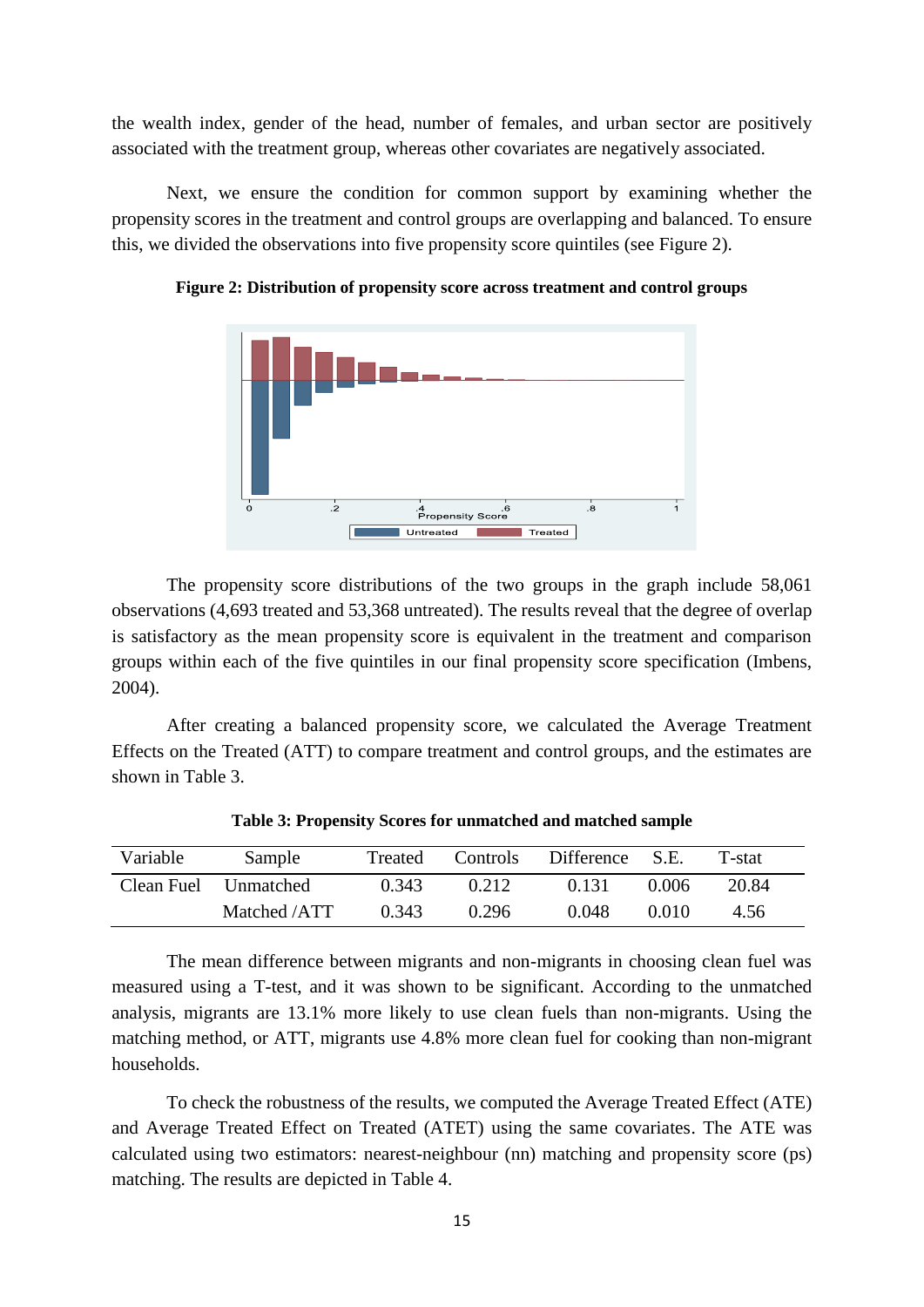| Variable           |             | AI Robust  |      |       |
|--------------------|-------------|------------|------|-------|
| Clean Cooking Fuel | Coefficient | Std. Error |      |       |
| ATE (nn matching)  | 0.055       | 0.010      | 5.50 | 0.000 |
| ATE (ps matching)  | 0.068       | 0.010      | 7.09 | 0.000 |
| ATET               | 0.048       | 0.010      | 4.89 | 0.000 |

**Table 4: ATE and ATET values from Propensity Score Matching**

According to the nearest-neighbour matching and propensity score matching, migrant households use 5.5% and 6.8% more clean fuels for cooking than non-migrant households, respectively. Notably, the ATET produces the same results as the ATT, and all the results are consistent with the ATT's estimates.

The PSM approach is based on the Conditional Independence Assumption (CIA), which states that treatment selection is exclusively dependent on criteria that the researcher can observe (Caliendo & Kopeinig, 2008; Nannicini, 2007). However, if unobserved variables affect treatment assignment and potential outcome variables simultaneously, a hidden bias might arise. If hidden biases are present, matching estimators are not robust. Therefore, to address this issue, we use simulation-based sensitivity analysis, and it is recommended to use an additional binary variable to calculate the matching estimator (Nannicini, 2007). Thus, we use *house ownership* as an additional covariate with the nearest-neighbour matching estimation to calculate ATT. The ATT value was 0.059, and it indicates that migrant households use 5.9% more clean fuels for cooking than non-migrant households, which is consistent with our previous results.

Overall, the findings reveal that migrants use more clean fuels for cooking than nonmigrants, rejecting the first  $(H_1)$  null hypothesis. This finding is consistent with the findings of Manning and Taylor (2014) in Mexico. They discovered that migration boosts gas expenditure by around 160% while decreasing their reliance on firewood in rural households. This could be because migrant families are experiencing increased labour shortages, especially in terms of female numbers, thereby raising the implicit cost of firewood. Furthermore, migrants utilize more modern energy sources due to greater remittances and the transfer of energy-related knowledge (Scott et al., 2018). However, Taylor et al. (2011) observed that migrant households in Guatemala use various fuels and cooking methods rather than a complete transition from fuelwood to LPG. These findings suggest that the type of cooking fuel used by migrants differs depending on the study context. Yet, our findings demonstrate 'energy access' as a factor in migration decision-making and one of the benefits of migration that is not addressed in the migration theories.

# **5.2 Control Function (CF) Results**

The main objective of this study is to identify the impact of remittances on the use of clean fuel for cooking. Since remittance is endogenous, we use the CF approach to address the endogeneity. As described in Section 3.2, the *log of the distance to the nearest bank* was used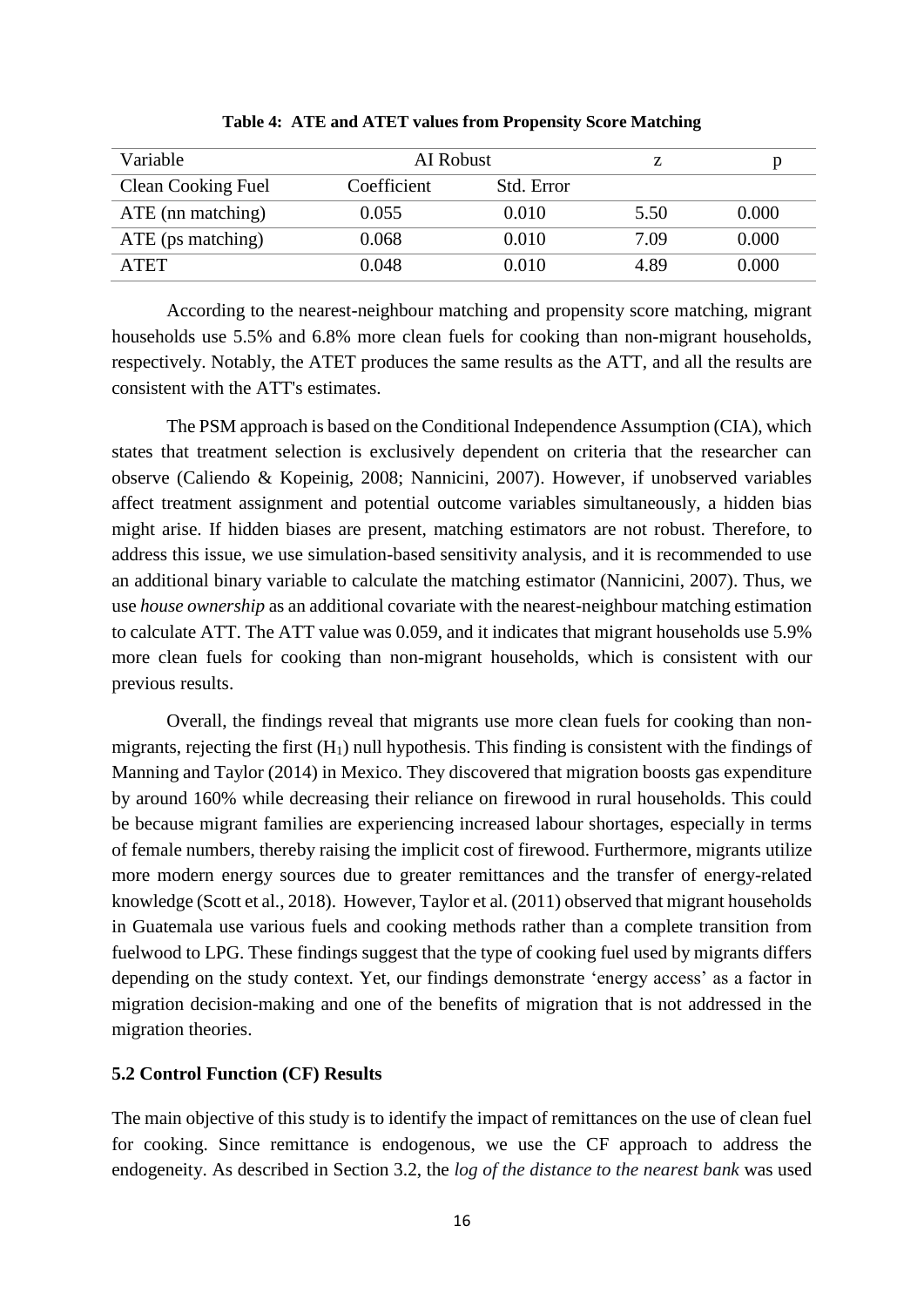as the instrumental variable, and an OLS regression was run with the instrument under each of the three models, taking log remittance as the dependent variable. The F-test value for all the models is greater than 10, suggesting that the instrument is valid according to the rule of thumb (J. Wooldridge, M., 2015). Then we predicted the OLS residual and substituted it into the multinomial logit model as an additional covariate in the second stage for each model separately. The results are presented in Table 5.

| <b>Variables</b>      | Model(1)   |             | Model (2)  |            | Model (3)   |             |
|-----------------------|------------|-------------|------------|------------|-------------|-------------|
|                       |            |             |            |            |             |             |
|                       | Clean      | Trans.      | Clean      | Trans.     | Clean       | Trans.      |
|                       | Fuels      | Fuels       | Fuels      | Fuels      | Fuels       | Fuels       |
| Migrant               | 3.378***   | 3.361***    | 3.169***   | 2.781***   | 2.930***    | $2.640***$  |
| Remittances (log)     | (0.170)    | (0.431)     | (0.246)    | (0.628)    | (0.242)     | (0.610)     |
| Head's                |            |             |            |            |             |             |
| Characteristics       |            |             |            |            |             |             |
| Gender                | $3.241***$ | 3.315***    |            |            | $-0.138***$ | $-2.187***$ |
|                       | (0.170)    | (0.431)     |            |            | (0.103)     | (0.252)     |
| Age (log)             | 1.313***   | $0.744***$  |            |            | $2.171***$  | 1.093***    |
|                       | (0.075)    | (0.180)     |            |            | (0.152)     | (0.372)     |
| <b>Marital Status</b> | 1.191***   | 1.814***    |            |            | $2.112***$  | 2.091***    |
|                       | (0.109)    | (0.246)     |            |            | (0.211)     | (0.511)     |
| Primary               | $-0.282**$ | $-1.067***$ |            |            | $-0.147$    | $-0.682***$ |
| Education             | (0.111)    | (0.190)     |            |            | (0.116)     | (0.199)     |
| Secondary             | $0.775***$ | $-1.445***$ |            |            | $0.591***$  | $-0.901***$ |
| Education             | (0.117)    | (0.218)     |            |            | (0.127)     | (0.239)     |
| Tertiary              | 2.958***   | $-1.253***$ |            |            | 2.494***    | $-0.499$    |
| Education             | (0.122)    | (0.381)     |            |            | (0.126)     | (0.378)     |
| Employment            | 2.381***   | $2.024***$  |            |            | 1.734***    | $1.067***$  |
| Sector-               | (0.115)    | (0.308)     |            |            | (0.127)     | (0.332)     |
| Government            |            |             |            |            |             |             |
| Employment            | $1.172***$ | 1.788***    |            |            | $0.494***$  | $0.702***$  |
| Sector - Private      | (0.089)    | (0.224)     |            |            | (0.068)     | (0.166)     |
| Spouse's              |            |             |            |            |             |             |
| Characteristics       |            |             |            |            |             |             |
| Age $(log)$           |            |             | $0.342***$ | $0.278***$ | $0.352***$  | $0.383***$  |
|                       |            |             | (0.048)    | (0.131)    | (0.055)     | (0.130)     |
| Primary               |            |             | 1.541***   | 2.022***   | 2.156***    | 2.222***    |
| Education             |            |             | (0.152)    | (0.423)    | (0.203)     | (0.472)     |
| Secondary             |            |             | $3.532***$ | $2.618***$ | 3.833***    | 2.294***    |
| Education             |            |             | (0.210)    | (0.566)    | (0.274)     | (0.668)     |
| Tertiary              |            |             | 6.934***   | $3.161***$ | 5.885***    | 2.901***    |
| Education             |            |             | (0.356)    | (0.104)    | (0.370)     | (0.097)     |

**Table 5: CF Estimates**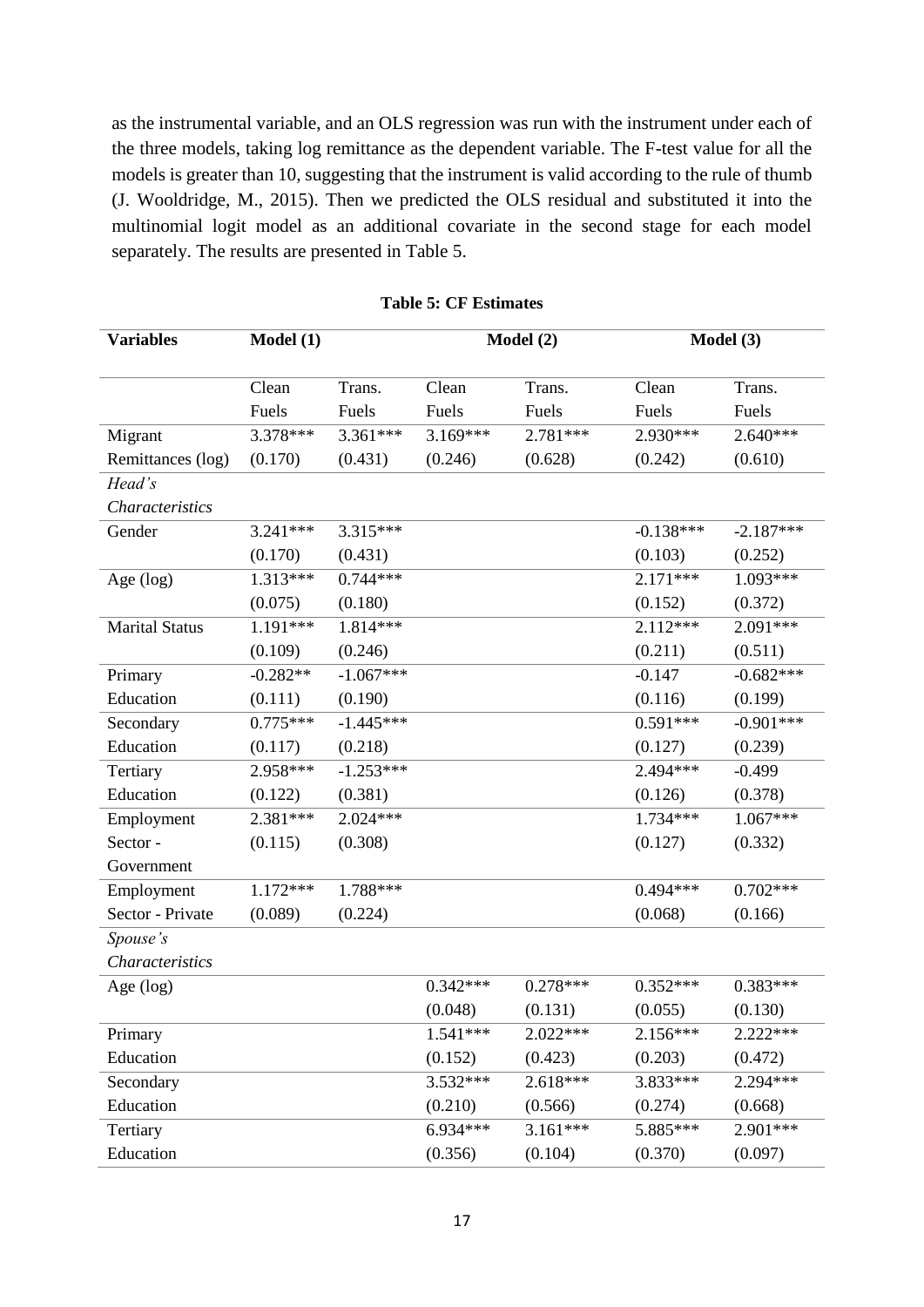| <i>Other</i>           |        |             |             |             |             |
|------------------------|--------|-------------|-------------|-------------|-------------|
| <i>Characteristics</i> |        |             |             |             |             |
| Other Household        |        | $-1.164***$ | $-1.164***$ | $-1.072***$ | $-1.292***$ |
| Income $(\log)$        |        | (0.125)     | (0.125)     | (0.120)     | (0.299)     |
| Household Size         |        | $0.377***$  | $0.494***$  | $0.398***$  | $0.507***$  |
|                        |        | (0.043)     | (0.108)     | (0.046)     | (0.113)     |
| Number of              |        | $-1.560***$ | $-1.596***$ | $-1.552***$ | $-1.595***$ |
| Females                |        | (0.130)     | (0.332)     | (0.134)     | (0.337)     |
| Number of              |        | $0.293***$  | $0.359***$  | $0.761***$  | $0.606***$  |
| Children               |        | (0.028)     | (0.068)     | (0.055)     | (0.136)     |
| <b>Urban Sector</b>    |        | 2.348***    | 2.492***    | $2.101***$  | $2.576***$  |
|                        |        | (0.105)     | (0.200)     | (0.081)     | (0.203)     |
| <b>Rural Sector</b>    |        | $1.676***$  | $1.228***$  | $1.455***$  | 1.358***    |
|                        |        | (0.085)     | (0.278)     | (0.114)     | (0.295)     |
| <b>District Dummy</b>  | Yes    | Yes         |             | Yes         |             |
| First Stage F          | 97.38  | 293.68      |             | 249.86      |             |
| Statistic              |        |             |             |             |             |
| Psedo R squared        | 0.2121 | 0.2628      |             | 0.2884      |             |
| No. of                 | 57,931 | 57,931      |             | 57,931      |             |
| Observations           |        |             |             |             |             |

Notes: Robust standard errors in parentheses; \*\*\*,\*\*, and \* represent significant at the 1%, 5% and 10% levels, respectively. Solid fuel has been used as the base category for cooking fuel. Model 1 considers only the head's characteristics, Model 2 includes spouse's and other household characteristics, and Model 3 considers all the characteristics as the control variables.

Table 5 shows that remittances enhance the use of clean and transitional fuels for cooking in all models, compared to solid fuels. According to our base model (Model 3), a 10% increase in remittances boosts clean fuel use by 3.22% and transitional fuel use by 2.9%. These findings reject the second and third null hypotheses  $(H_{02}$  and  $H_{03})$ , indicating that remittances positively and directly affect clean and transitional fuel choice. The results align with those of earlier studies conducted in various circumstances. For example, Hassan (2020) discovered that a 10% increase in remittance income could improve the likelihood of adopting LPG by 2% for cooking in rural Bangladesh. He stated that high revenue from remittances and increased health awareness make modern energy more affordable. In Morocco, Akçay and Demirtaş (2015) found that short-term and long-term remittances impact for about 1% of variation energy usage of households, but they did not highlight the impact of remittances on various energy sources or their causes.

# **5.3 Mediation Analysis**

One of the objectives of this paper is to identify the mediating role of household wealth in the relationship between remittances and the type of cooking fuel used. Since the treatment (remittance) and the mediator (wealth index) are endogenous, we used an IV Mediate model to identify this mediation effect, and the results are depicted in Table 6.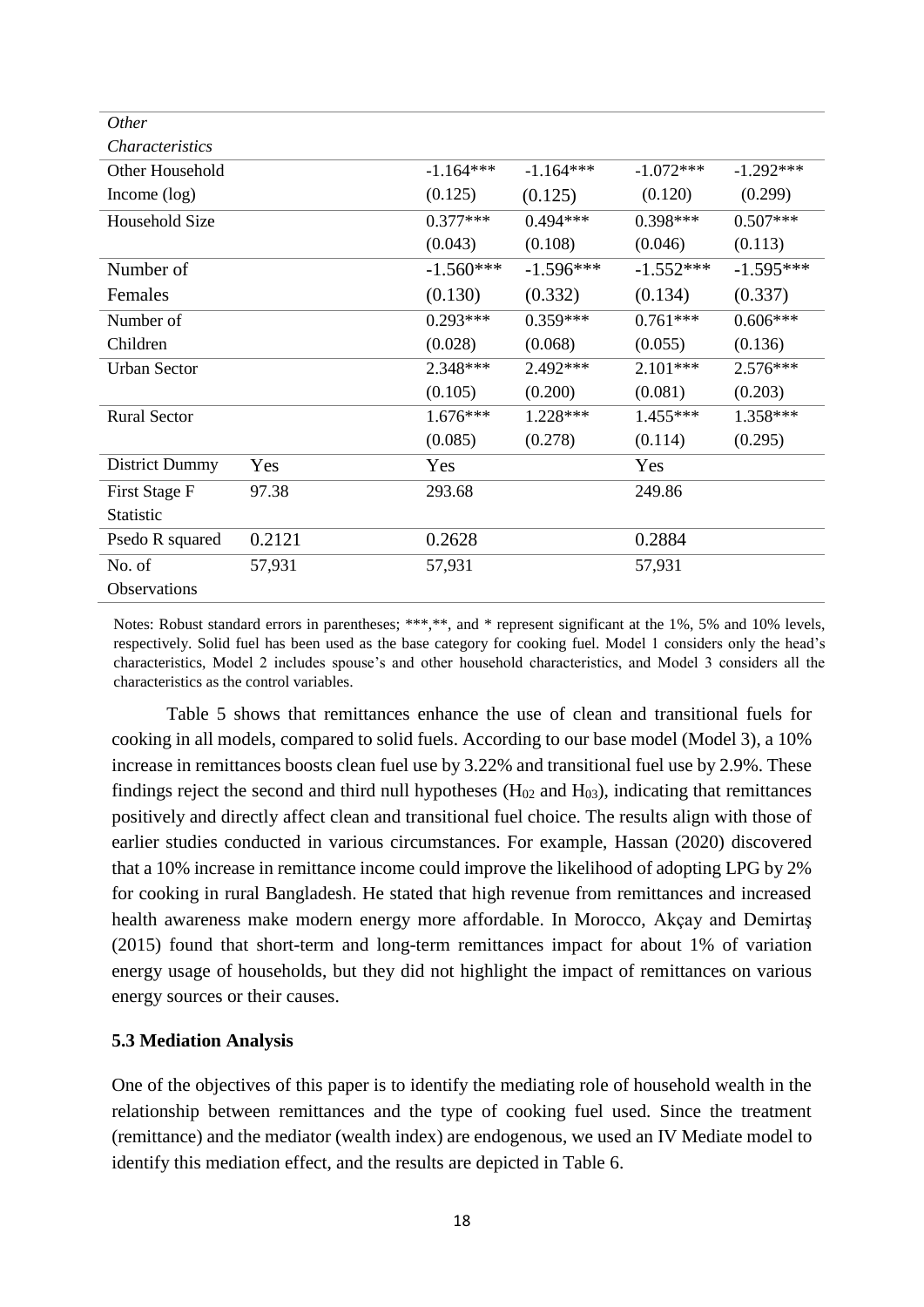| <b>Pathways</b>                           | <b>Direct Effect</b> | <b>Indirect Effect</b> | <b>Total Effect</b> |
|-------------------------------------------|----------------------|------------------------|---------------------|
| <b>Remittances to Clean Fuels</b>         | $0.326***$           |                        |                     |
|                                           | (0.082)              |                        |                     |
| <b>Remittances to Transitional Fuels</b>  | $0.033**$            |                        |                     |
|                                           | (0.014)              |                        |                     |
| <b>Remittances to Solid Fuels</b>         | $-0.359***$          |                        |                     |
|                                           | (0.089)              |                        |                     |
| <b>Remittances to Wealth Index</b>        | 1.793***             |                        |                     |
|                                           | (0.447)              |                        |                     |
| Wealth Index to Clean Fuels               | $0.181***$           |                        |                     |
| (controlled for the treatment)            | (0.018)              |                        |                     |
| <b>Wealth Index to Transitional Fuels</b> | $0.018***$           |                        |                     |
| (controlled for the treatment)            | (0.006)              |                        |                     |
| Wealth Index to Solid Fuels               | $-0.199***$          |                        |                     |
| (controlled for the treatment)            | (0.019)              |                        |                     |
| <b>Remittances to Wealth Index</b>        | $0.002***$           | $0.324***$             | $0.326***$          |
| to Clean fuels                            | (0.001)              | (0.086)                | (0.082)             |
| <b>Remittances to Wealth Index</b>        | $-0.000$             | $0.033**$              | $0.033**$           |
| <b>Transitional fuels</b><br>to           | (0.000)              | (0.015)                | (0.014)             |
| Remittances to Wealth Index               | $-0.002***$          | $0.357***$             | $-0.359***$         |
| to Solid fuels                            | (0.001)              | (0.095)                | (0.089)             |

#### **Table 6: IV Mediation Results**

Notes: standard errors in parentheses; \*\*\*,\*\*, and \* represent significant at the 1%, 5% and 10% levels, respectively.

IV Mediate generates the results not only for the mediating effect but also for the direct effect of all the variables in the model. As a result, the findings support the CF estimates, demonstrating that a 10% increase in remittances raises clean and transitional fuels by 0.358% and 0.036%, respectively, while decreasing solid fuel use by 0.394%.

Furthermore, the findings indicate that a 10% increase in remittances boosts household wealth by 1.97%. This reveals that the fourth null hypothesis is also rejected  $(H<sub>04</sub>)$ , suggesting a significant positive link between remittances and household wealth. Many pieces of evidence suggest that remittance recipients have more wealth than non-remittance recipients. For example, remittances enable Nigerian (Ajaero et al., 2018; Ajefu, 2018) and Bangladeshi households (Mahapatro, 2016) to acquire and accumulate productive and non-productive goods and increase the asset index. Likewise, various empirical studies found that remittances enhance the wealth of migrant families through their investment in housing (Abainza & Calfat, 2018; Adams & Cuecuecha, 2010), education (Adams & Cuecuecha, 2010; Mahapatro et al., 2017), and health (Mahapatro et al., 2017). This finding also follows the NELM theory, which claims that migration is a family decision to improve socioeconomic conditions and well-being in one's home country (Stark & Bloom, 1985), and this can be realised through increased wealth.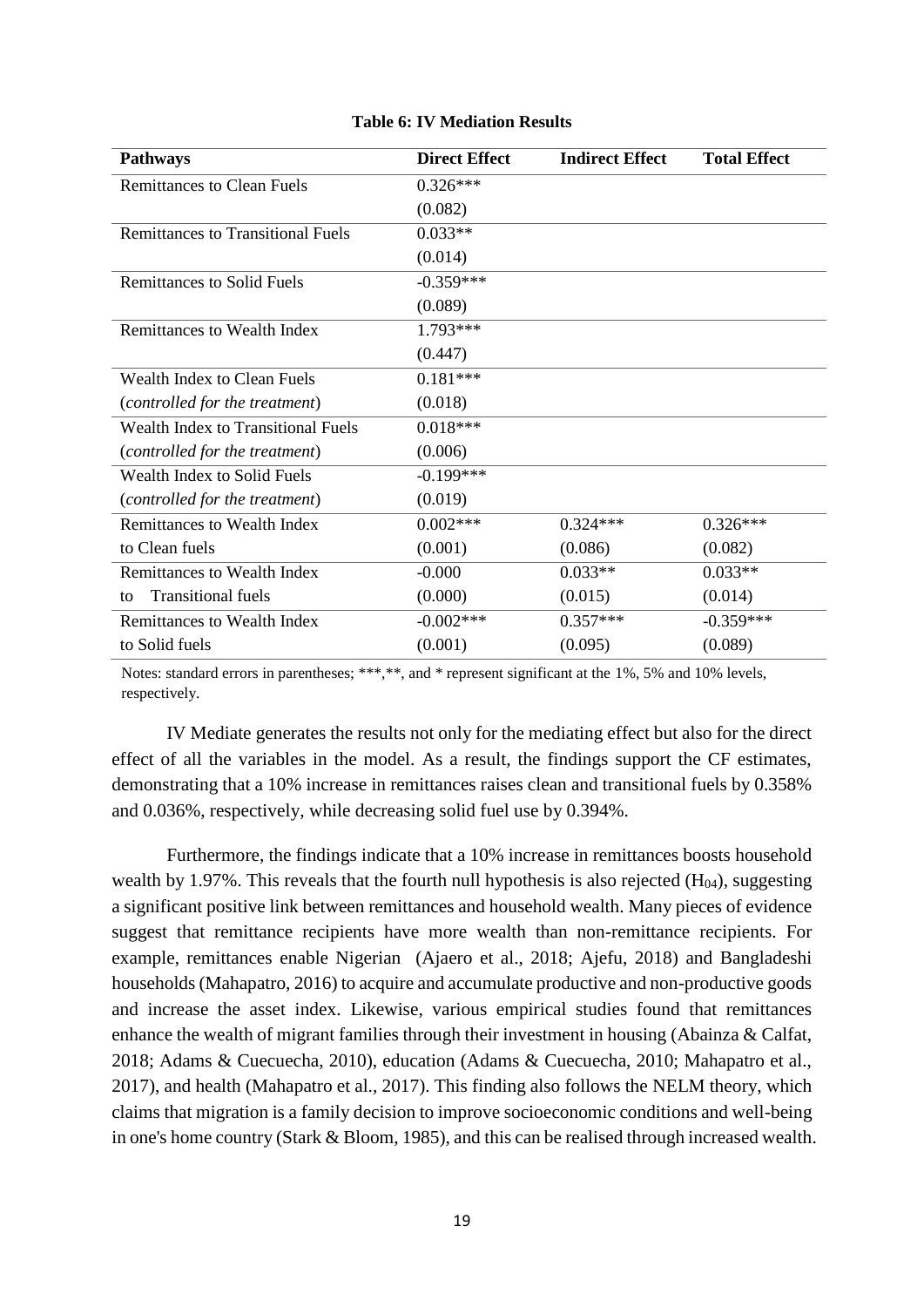Further, a unit increase in the wealth index increases the clean and transitional fuel usage by 0.181 units and 0.018 units, respectively. As a result, the fifth  $(H_{05})$  and sixth  $(H_{06})$ null hypotheses are rejected, confirming that wealth has a direct, positive effect on clean and transitional fuel consumption. The finding is similar to the results of previous studies in various settings. Rahut et al. (2016) observed that wealthier families in Bhutan use and rely more on clean energy sources such as electricity and LPG. In addition, families in rural China with a higher wellness index consume more modern fuels (Song et al., 2018). This could be related to the fact that wealthier households can afford the extra cost of using modern fuels compared to solid fuels. Furthermore, members of affluent families have greater access to education, and as a result, they are aware of the negative health effects of solid fuel consumption. Therefore, they use more clean and transitional fuels for cooking than the less-wealthy families.

Finally, the results reveal that the wealth index explains 35.6% of the total effect of remittances on clean fuel use by rejecting the seventh null hypothesis  $(H_{07})$ . In other words, the total effect shows that every 10% increase in remittances raises clean fuel use by 0.358%. The direct effect estimates that 0.002% of this increase is because of remittances itself, and it is statistically significant. This would happen because, as migrant remittances grow, they are more inclined to spend remittances on home improvements. As a result, migrant families are more likely to adopt modern cooking methods and technologies, which ultimately enhance the use of advanced fuels for cooking. Moreover, the wealth index accounts for 36% and 39.2% of the total effect of remittances on transitional fuel use  $(H_{08})$  and solid fuel use  $(H_{09})$ , respectively. These findings exemplify the study's fundamental contribution, integrating two distinct pieces of literature on remittance and energy through household wealth.

#### **5.4 Robustness Check**

To check the robustness of the results, we employed the GSEM as it enables multinomial logistic modelling with robust error with clusters. Further, it simultaneously measures the direct, indirect, and total effects when including mediating variable/s (Liu et al., 2020; Pei et al., 2020; Silverstein & Bengtson, 2018). The GSEM results show that a 10% increase in remittances increases clean fuel use by 0.035% and transitional fuel use by 0.037% (see Table A.3 in Appendix A). The GSEM results are consistent with the previous results. However, the impact of remittances on cooking fuel choice becomes substantially stronger after accounting for endogeneity.

#### **6. Conclusion and Policy Implications**

This research examines the impact of migration and remittances on the usage of cooking fuels using three waves of Sri Lankan Household Income and Expenditure surveys. It also brings together two previously unrelated pieces of literature on remittances and energy through household wealth. According to PSM analysis, migrants are at least 5% more likely to use clean fuels for cooking than non-migrants. According to CF analysis, a 10% increase in remittances boosts clean and transitional fuel use by about 3% compared to solid fuels. Furthermore, the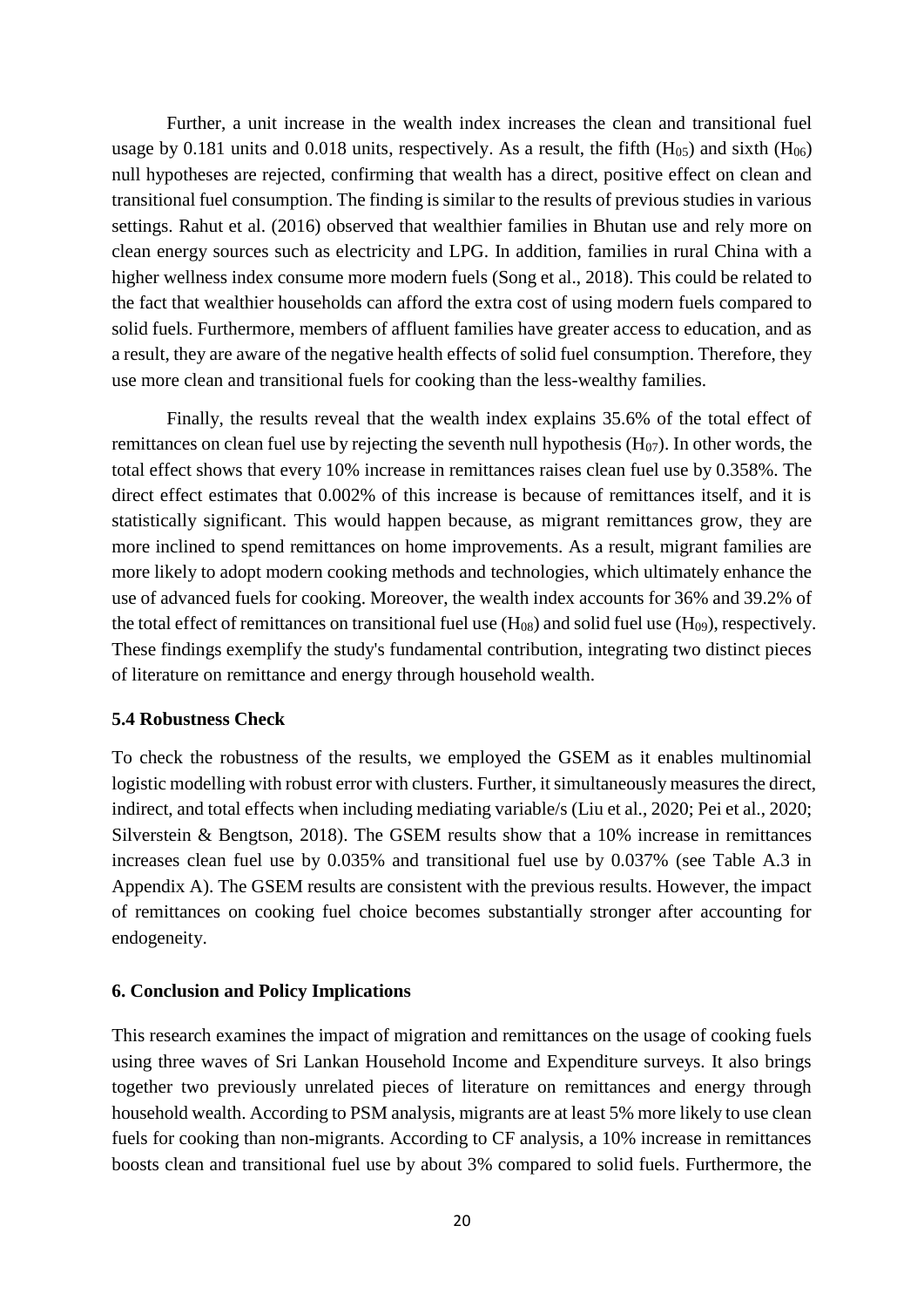IV mediation analysis shows that remittances increase household wealth, which in turn, increases the use of clean cooking fuels, indicating that household wealth has a significant mediating impact on the relationship between migrant remittances and cooking fuel use.

The current study results have significant implications for meeting SDG 7 by 2030. Policymakers can utilize overseas inward migrant remittances as a strategic tool in formulating a financial, legal, and regulatory framework to achieve SDG 7. This can be accomplished through a variety of strategies. First, strengthen the ability of the financial services sector to channel remittances into a variety of sustainable energy technologies, like fuel-efficient cooking appliances. Second, direct remittances towards energy development projects in rural areas, such as electrification and solar power. Third, provide incentives such as lowering the cost of remittance transactions or lowering taxes on modern cooking equipment for migrant families to invest in modern cooking methods and technologies. Furthermore, educational authorities can develop programs to enhance awareness of the negative impacts of using dirty fuels on human health and environmental sustainability, particularly for women who undertake most household chores. These actions will promote clean fuel use and help to achieve SDG 7 as expected.

While this article examines a number of significant control variables that influence migration and remittances, data restrictions have limited the examination of some factors that may influence cooking fuel choice, such as fuel prices. Therefore, future researchers could look into how fuel prices affect this scenario. Moreover, they might also think about how migrant knowledge, skills, and experience in the destination country influence their decision to use clean fuel for cooking.

#### **References**

- Abainza, L., & Calfat, G. (2018). Home sweet home: embracing the return to returnees' migration. *Migration and Development*, *7*(3), 366-387[. https://doi.org/10.1080/21632324.2018.1451247](https://doi.org/10.1080/21632324.2018.1451247)
- Adams, R. H., & Cuecuecha, A. (2010). Remittances, Household Expenditure and Investment in Guatemala. *World Development*, *38*(11), 1626-1641. <https://doi.org/10.1016/j.worlddev.2010.03.003>
- Adams, R. H., & Cuecuecha, A. (2013). The Impact of Remittances on Investment and Poverty in Ghana. *World Development*, *50*, 24-40[. https://doi.org/10.1016/j.worlddev.2013.04.009](https://doi.org/10.1016/j.worlddev.2013.04.009)
- Ahmed, J., Mughal, M., & Martínez-Zarzoso, I. (2021). Sending money home: Transaction cost and remittances to developing countries. *The World Economy*, *44*(8), 2433-2459. <https://doi.org/10.1111/twec.13110>
- Ajaero, C. K., Nzeadibe, C. T., Obisie-Nmehielle, N., & Ike, C. C. (2018). The linkages between international migration, remittances and household welfare in Nigeria. *Migration and Development*, *7*(1), 40-54[. https://doi.org/10.1080/21632324.2017.1322171](https://doi.org/10.1080/21632324.2017.1322171)
- Ajefu, J. B. (2018). Migrant remittances and assets accumulation among Nigerian households. *Migration and Development*, *7*(1), 72-84[. https://doi.org/10.1080/21632324.2017.1392083](https://doi.org/10.1080/21632324.2017.1392083)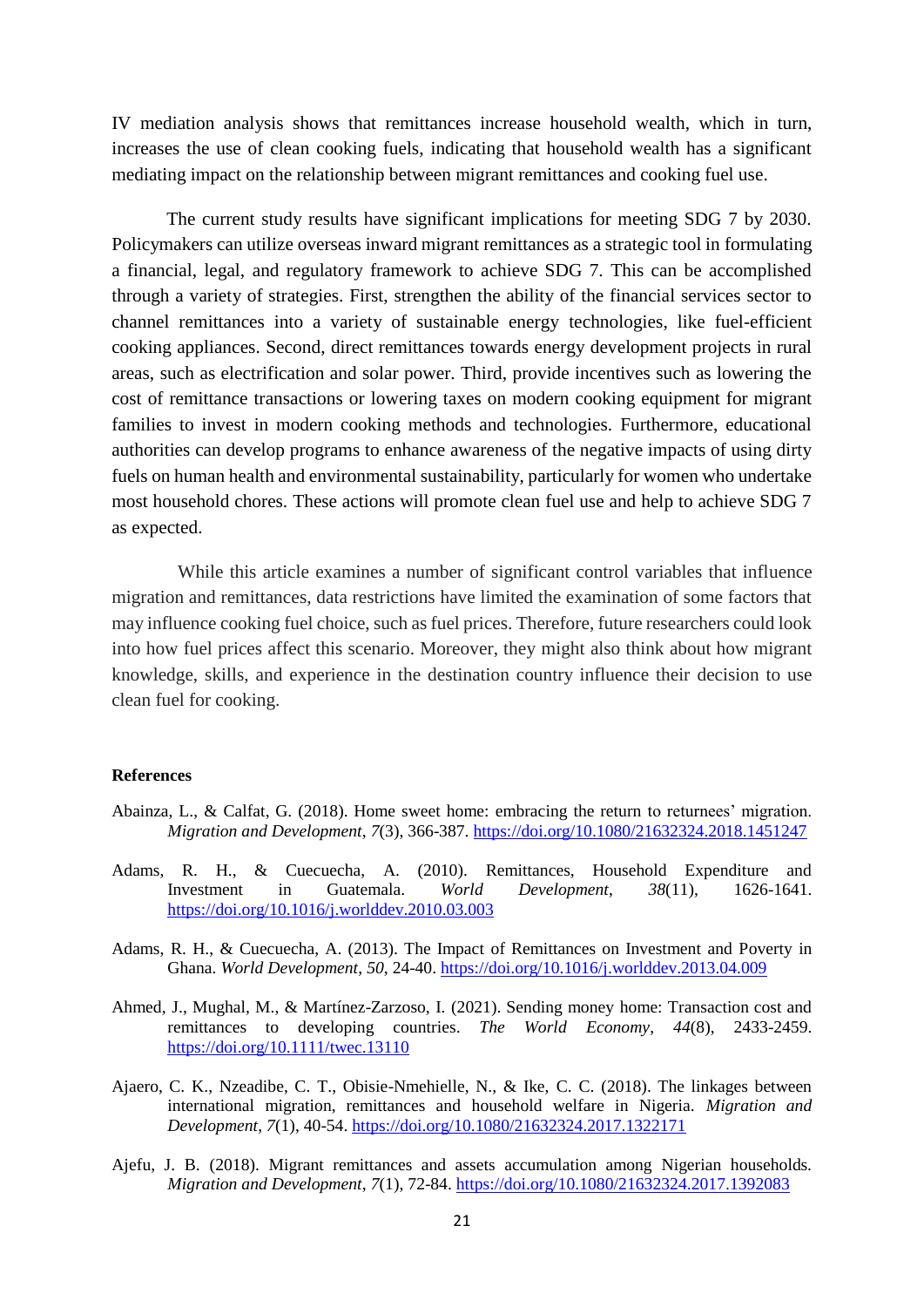- Akçay, S., & Demirtaş, G. (2015). Remittances and Energy Consumption: Evidence from Morocco. *International Migration*, *53*(6), 125-144[. https://doi.org/https://doi.org/10.1111/imig.12202](https://doi.org/https:/doi.org/10.1111/imig.12202)
- Ambrosius, C., & Cuecuecha, A. (2016). Remittances and the Use of Formal and Informal Financial Services. *World Development*, *77*, 80-98.<https://doi.org/10.1016/j.worlddev.2015.08.010>
- Amoah, S. T. (2019). Determinants of household's choice of cooking energy in a global south city. *Energy and Buildings*, *196*, 103-111[. https://doi.org/10.1016/j.enbuild.2019.05.026](https://doi.org/10.1016/j.enbuild.2019.05.026)
- Arsenijevic, J., & Groot, W. (2018). Lifestyle differences between older migrants and non-migrants in 14 European countries using propensity score matching method. *International Journal of Public Health*, *63*(3), 337-347[. https://doi.org/10.1007/s00038-017-1010-5](https://doi.org/10.1007/s00038-017-1010-5)
- Arthur, M. d. F. S. R., Zahran, S., & Bucini, G. (2010). On the adoption of electricity as a domestic source by Mozambican households. *Energy Policy*, *38*(11), 7235-7249[. https://doi.org/10.1016/j.enpol.2010.07.054](https://doi.org/10.1016/j.enpol.2010.07.054)
- Awaworyi Churchill, S., Smyth, R., & Farrell, L. (2020). Fuel poverty and subjective wellbeing. *Energy Economics*, *86*, 104650. [https://doi.org/https://doi.org/10.1016/j.eneco.2019.104650](https://doi.org/https:/doi.org/10.1016/j.eneco.2019.104650)
- Baiyegunhi, L. J. S., & Hassan, M. B. (2014). Rural household fuel energy transition: Evidence from Giwa LGA Kaduna State, Nigeria. *Energy for Sustainable Development*, *20*, 30-35. <https://doi.org/10.1016/j.esd.2014.02.003>
- Balakrishnan, K., Ghosh, S., Thangavel, G., Sambandam, S., Mukhopadhyay, K., Puttaswamy, N., Sadasivam, A., Ramaswamy, P., Johnson, P., Kuppuswamy, R., Natesan, D., Maheshwari, U., Natarajan, A., Rajendran, G., Ramasami, R., Madhav, S., Manivannan, S., Nargunanadan, S., Natarajan, S., . . . Thanasekaraan, V. (2018). Exposures to fine particulate matter (PM2.5) and birthweight in a rural-urban, mother-child cohort in Tamil Nadu, India. *Environmental Research*, *161*, 524-531[. https://doi.org/10.1016/j.envres.2017.11.050](https://doi.org/10.1016/j.envres.2017.11.050)
- Balen, J., McManus, D. P., Li, Y. S., Zhao, Z. Y., Yuan, L. P., Utzinger, J., Williams, G. M., Li, Y., Ren, M. Y., Liu, Z. C., Zhou, J., & Raso, G. (2010). Comparison of two approaches for measuring household wealth via an asset-based index in rural and peri-urban settings of Hunan province, China. *Emerging Themes in Epidemiology*, *7*(1). [https://doi.org/10.1186/1742-7622-](https://doi.org/10.1186/1742-7622-7-7) [7-7](https://doi.org/10.1186/1742-7622-7-7)
- Broto, V. C., Stevens, L., Ackom, E., Tomei, J., Parikh, P., Bisaga, I., To, L. S., Kirshner, J., & Mulugetta, Y. (2017). A research agenda for a people-centred approach to energy access in the urbanizing global south. *Nature Energy*, *2*(10), 776-779. [https://doi.org/10.1038/s41560-017-](https://doi.org/10.1038/s41560-017-0007-x) [0007-x](https://doi.org/10.1038/s41560-017-0007-x)
- Bukari, C., Broermann, S., & Okai, D. (2021). Energy poverty and health expenditure: Evidence from Ghana. *Energy Economics*, *103*, 105565[. https://doi.org/10.1016/j.eneco.2021.105565](https://doi.org/10.1016/j.eneco.2021.105565)
- Caliendo, M., & Kopeinig, S. (2008). Some practical guidance for the implementation of Propensity Score Matching. *Journal of economic surveys*, *22*(1), 31-72. [https://doi.org/10.1111/j.1467-](https://doi.org/10.1111/j.1467-6419.2007.00527.x) [6419.2007.00527.x](https://doi.org/10.1111/j.1467-6419.2007.00527.x)
- CBSL. (2020). *Cenral Bank Annual Report 2020*. [https://www.cbsl.gov.lk/sites/default/files/cbslweb\\_documents/publications/annual\\_report/20](https://www.cbsl.gov.lk/sites/default/files/cbslweb_documents/publications/annual_report/2020/en/9_Chapter_05.pdf) [20/en/9\\_Chapter\\_05.pdf](https://www.cbsl.gov.lk/sites/default/files/cbslweb_documents/publications/annual_report/2020/en/9_Chapter_05.pdf)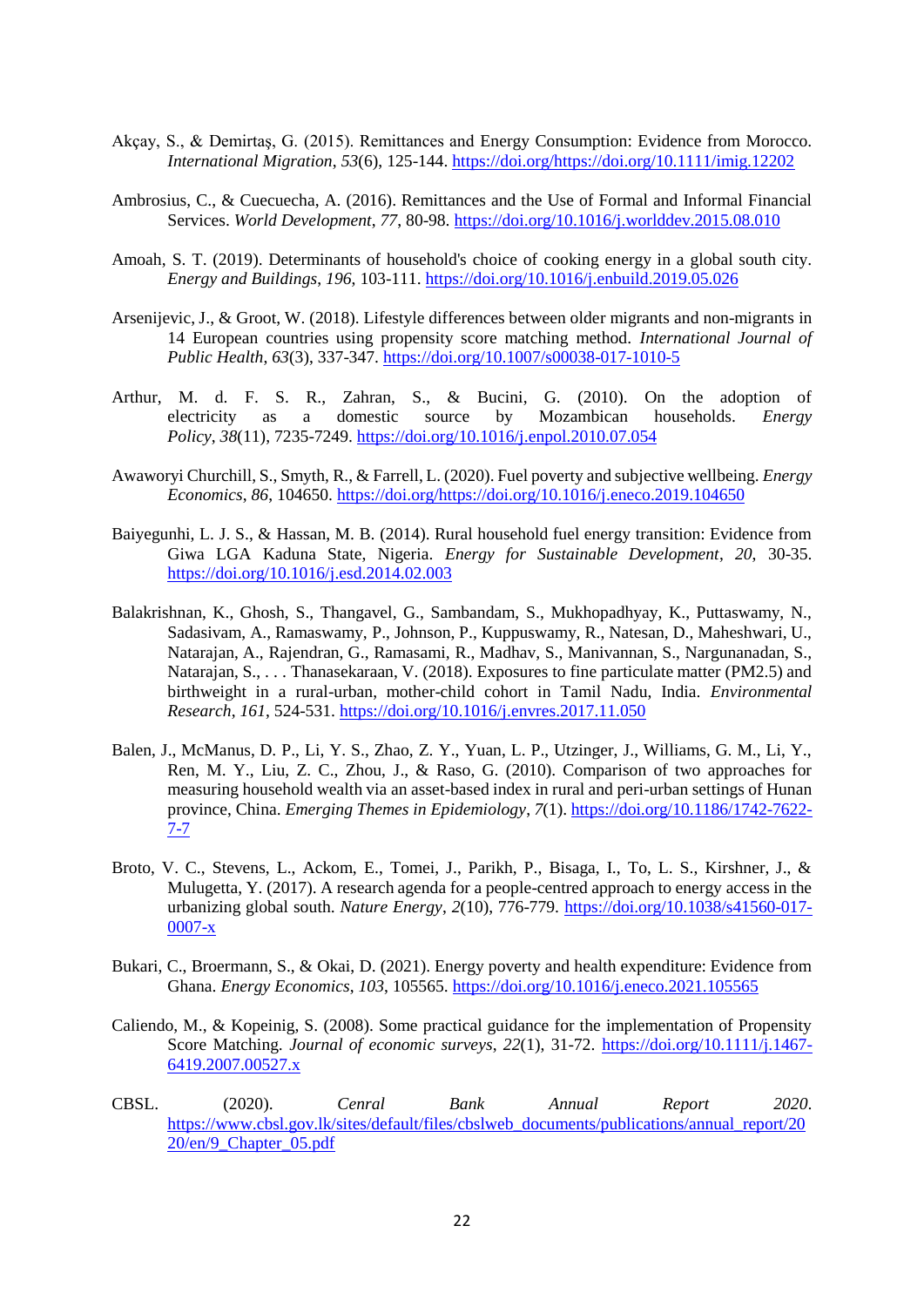- Chasekwa, B., Ntozini, R., Wu, F., Smith, L., Matare, C., Stoltzfus, R., Tielsch, J., Martin, S., Jones, A., Humphrey, J., & Fielding, K. (2018). Measuring wealth in rural communities: Lessons from the Sanitation, Hygiene, Infant Nutrition Efficacy (SHINE) trial. *PLoS ONE*, *13*(6), e0199393. <https://doi.org/10.1371/journal.pone.0199393>
- Choumert-Nkolo, J., Combes Motel, P., & Le Roux, L. (2019). Stacking up the ladder: A panel data analysis of Tanzanian household energy choices. *World Development*, *115*, 222-235. <https://doi.org/10.1016/j.worlddev.2018.11.016>
- Clément, M. (2011). Remittances and household expenditure patterns in Tajikistan: A propensity score matching analysis. *Asian Development Review*, *28*(2), 58-87. <https://doi.org/10.2139/ssrn.2001145>
- Dash, M., Behera, B., & Rahut, D. B. (2018). Understanding the factors that influence household use of clean energy in the Similipal Tiger Reserve, India. *Natural Resources Forum*, *42*(1), 3-18. <https://doi.org/10.1111/1477-8947.12140>
- Demirgüç-Kunt, A., Córdova, E. L., Pería, M. S. M., & Woodruff, C. (2011). Remittances and banking sector breadth and depth: Evidence from Mexico. *Journal of development economics*, *95*(2), 229-241.<https://doi.org/10.1016/j.jdeveco.2010.04.002>
- Démurger, S., & Wang, X. (2016). Remittances and expenditure patterns of the left behinds in rural China. *China Economic Review*, *37*, 177-190[. https://doi.org/10.1016/j.chieco.2015.12.002](https://doi.org/10.1016/j.chieco.2015.12.002)
- Desai, M. A., Mehta, S., Smith, K. R., World Health Organization, O., & Environmental Health, T. (2004). Indoor smoke from solid fuels : assessing the environmental burden of disease at national and local levels / Manish A. Desai, Sumi Mehta, Kirk R. Smith. In. Geneva: World Health Organization.
- Dippel, C. (2017). Instrumental Variables and Causal Mechanisms : Unpacking The Effect of Trade on Workers and Voters. *Instrumental Variables and Causal Mechanisms*. <https://doi.org/10.3386/w23209>
- Dippel, C., Ferrara, A., & Heblich, S. (2020). Causal mediation analysis in instrumental-variables regressions. *The Stata journal*, *20*(3), 613-626[. https://doi.org/10.1177/1536867X20953572](https://doi.org/10.1177/1536867X20953572)
- Dippel, C., Gold, R. S., Heblich, S., & Pinto, R. (2019). Mediation Analysis in IV Settings With a Single Instrument. *UCLA working paper*. [https://christiandippel.com/IVmediate\\_.pdf](https://christiandippel.com/IVmediate_.pdf)
- Filmer, D., & Pritchett, L. (2001). Estimating Wealth Effects Without Expenditure Data—Or Tears: An Application To Educational Enrollments In States Of India. *Demography*, *38*(1), 115-132. <https://doi.org/10.1353/dem.2001.0003>
- Guermond, V. (2022). Whose money? Digital remittances, mobile money and fintech in Ghana. *Journal of Cultural Economy*, 1-16[. https://doi.org/10.1080/17530350.2021.2018347](https://doi.org/10.1080/17530350.2021.2018347)
- Gupta, R., Kaur, M., Islam, S., Mohan, V., Mony, P., Kumar, R., Kutty, V. R., Iqbal, R., Rahman, O., Deepa, M., Antony, J., Vijaykumar, K., Kazmi, K., Yusuf, R., Mohan, I., Panwar, R. B., Rangarajan, S., & Yusuf, S. (2017). Association of Household Wealth Index, Educational Status, and Social Capital with Hypertension Awareness, Treatment, and Control in South Asia. *American Journal of Hypertension*, *30*(4), 373-381[. https://doi.org/10.1093/ajh/hpw169](https://doi.org/10.1093/ajh/hpw169)
- Guta, D. D. (2014). Effect of fuelwood scarcity and socio-economic factors on household bio-based energy use and energy substitution in rural Ethiopia. *Energy Policy*, *75*, 217-227. <https://doi.org/10.1016/j.enpol.2014.09.017>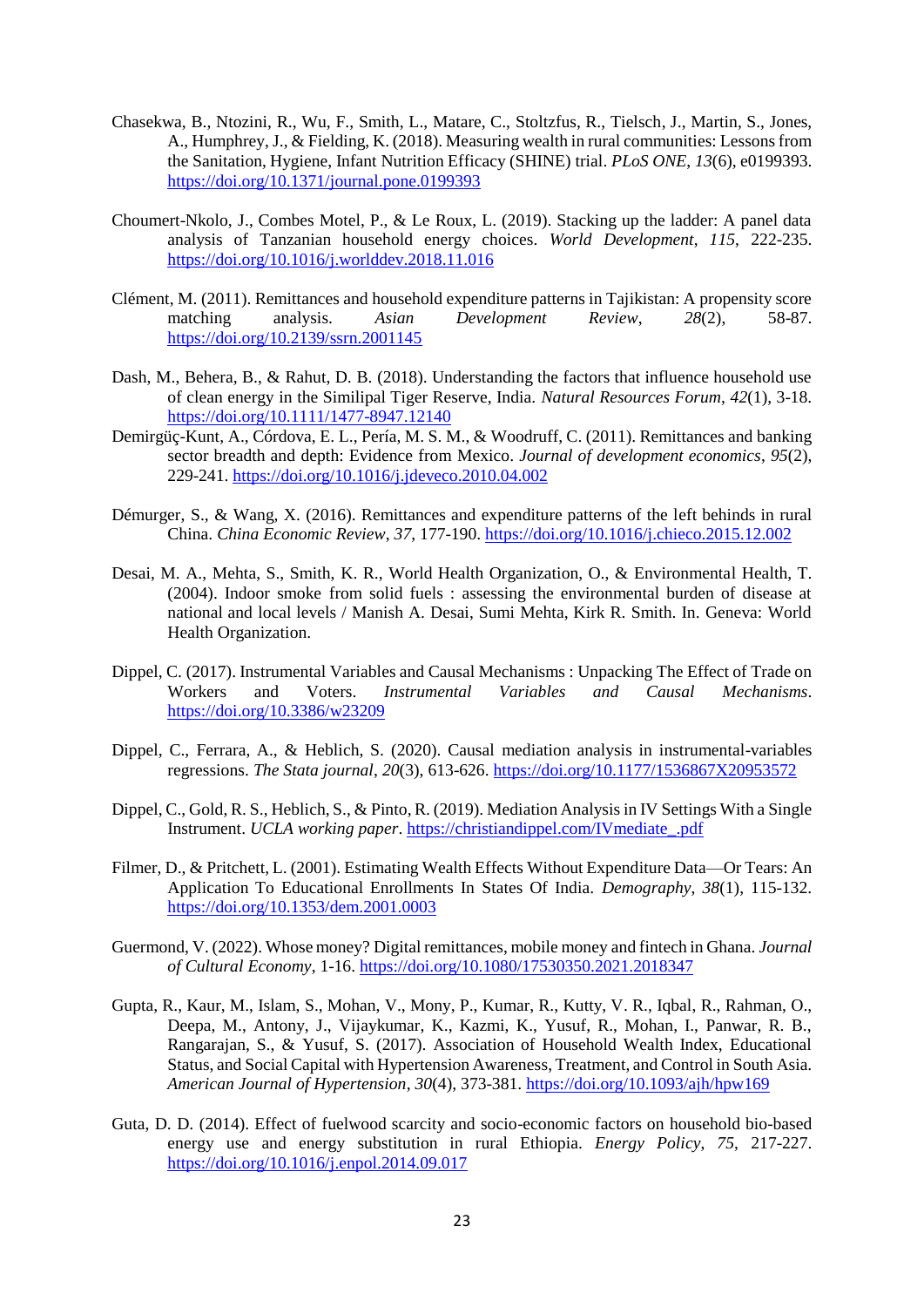- Hanna, R., & Oliva, P. (2015). Moving Up the Energy Ladder: The Effect of an Increase in Economic Well-Being on the Fuel Consumption Choices of the Poor in India. *American Economic Review*, *105*(5), 242-246.<https://doi.org/10.1257/aer.p20151097>
- Hassan, G. M. (2020). Clean Energy and Household Remittances in Bangladesh: Evidence from a Natural Experiment. *CAMA Working Paper No. 33/2020*. <https://doi.org/10.1353/jda.2020.0020>
- Heltberg, R. (2004). Fuel switching: evidence from eight developing countries. *Energy Economics*, *26*(5), 869-887.<https://doi.org/10.1016/j.eneco.2004.04.018>
- Heltberg, R. (2005). Factors determining household fuel choice in Guatemala. *Environment and Development Economics*, *10*(3), 337-361[. https://doi.org/10.1017/S1355770X04001858](https://doi.org/10.1017/S1355770X04001858)
- Hosier, R. H., & Dowd, J. (1987). Household fuel choice in Zimbabwe: An empirical test of the energy ladder hypothesis. *Resources and Energy*, *9*(4), 347-361. [https://doi.org/10.1016/0165-](https://doi.org/10.1016/0165-0572(87)90003-X) [0572\(87\)90003-X](https://doi.org/10.1016/0165-0572(87)90003-X)
- IEA. (2017). *Energy access outlook 2017: World energy outlook special report*. <https://www.iea.org/reports/energy-access-outlook-2017>
- IEA. (2021). *Key World Energy Statistics 2021, Statistic Report*. [https://iea.blob.core.windows.net/assets/52f66a88-0b63-4ad2-94a5-](https://iea.blob.core.windows.net/assets/52f66a88-0b63-4ad2-94a5-29d36e864b82/KeyWorldEnergyStatistics2021.pdf) [29d36e864b82/KeyWorldEnergyStatistics2021.pdf](https://iea.blob.core.windows.net/assets/52f66a88-0b63-4ad2-94a5-29d36e864b82/KeyWorldEnergyStatistics2021.pdf)
- IFAD. (2009). *Remittances: sending money home to Africa*. [https://www.ifad.org/documents/38714170/40193590/Sending+Money+H](https://www.ifad.org/documents/38714170/40193590/Sending+Money+Home+to+Africa.pdf/90b3ec93-5ece-4b90-9e5c-2159ebebdad) [ome+to+Africa.pdf/90b3ec93-5ece-4b90-9e5c-2159ebebdad](https://www.ifad.org/documents/38714170/40193590/Sending+Money+Home+to+Africa.pdf/90b3ec93-5ece-4b90-9e5c-2159ebebdad)
- Imbens, G. W. (2004). Nonparametric Estimation of Average Treatment Effects under Exogeneity: A Review. *The review of economics and statistics*, *86*(1), 4-29.<https://doi.org/10.1162/003465304323023651>
- IOM. (2019a). *International migration law: Glossary of migration*. [https://publications.iom.int/system/files/pdf/iml\\_34\\_glossary.pdf](https://publications.iom.int/system/files/pdf/iml_34_glossary.pdf)
- IOM. (2019b). *World Migration Report 2020*. [https://publications.iom.int/books/world-migration](https://publications.iom.int/books/world-migration-report-2020)[report-2020](https://publications.iom.int/books/world-migration-report-2020)
- Jayasinghe, M., Selvanathan, E. A., & Selvanathan, S. (2021). Energy poverty in Sri Lanka. *Energy Economics*, *101*, 105450.<https://doi.org/10.1016/j.eneco.2021.105450>
- Joffe, M. M., Small, D., Ten Have, T., Brunelli, S., & Feldman, H. I. (2008). Extended Instrumental Variables Estimation for Overall Effects. *The International Journal of Biostatistics*, *4*(1). <https://doi.org/doi:10.2202/1557-4679.1082>
- Koomson, I., & Danquah, M. (2021). Financial inclusion and energy poverty: Empirical evidence from Ghana. *Energy Economics*, 94, 105085. [https://doi.org/https://doi.org/10.1016/j.eneco.2020.105085](https://doi.org/https:/doi.org/10.1016/j.eneco.2020.105085)
- Koomson, I., Villano, R. A., & Hadley, D. (2020). Effect of Financial Inclusion on Poverty and Vulnerability to Poverty: Evidence Using a Multidimensional Measure of Financial Inclusion. *Social Indicators Research*, *149*(2), 613-639[. https://doi.org/10.1007/s11205-019-02263-0](https://doi.org/10.1007/s11205-019-02263-0)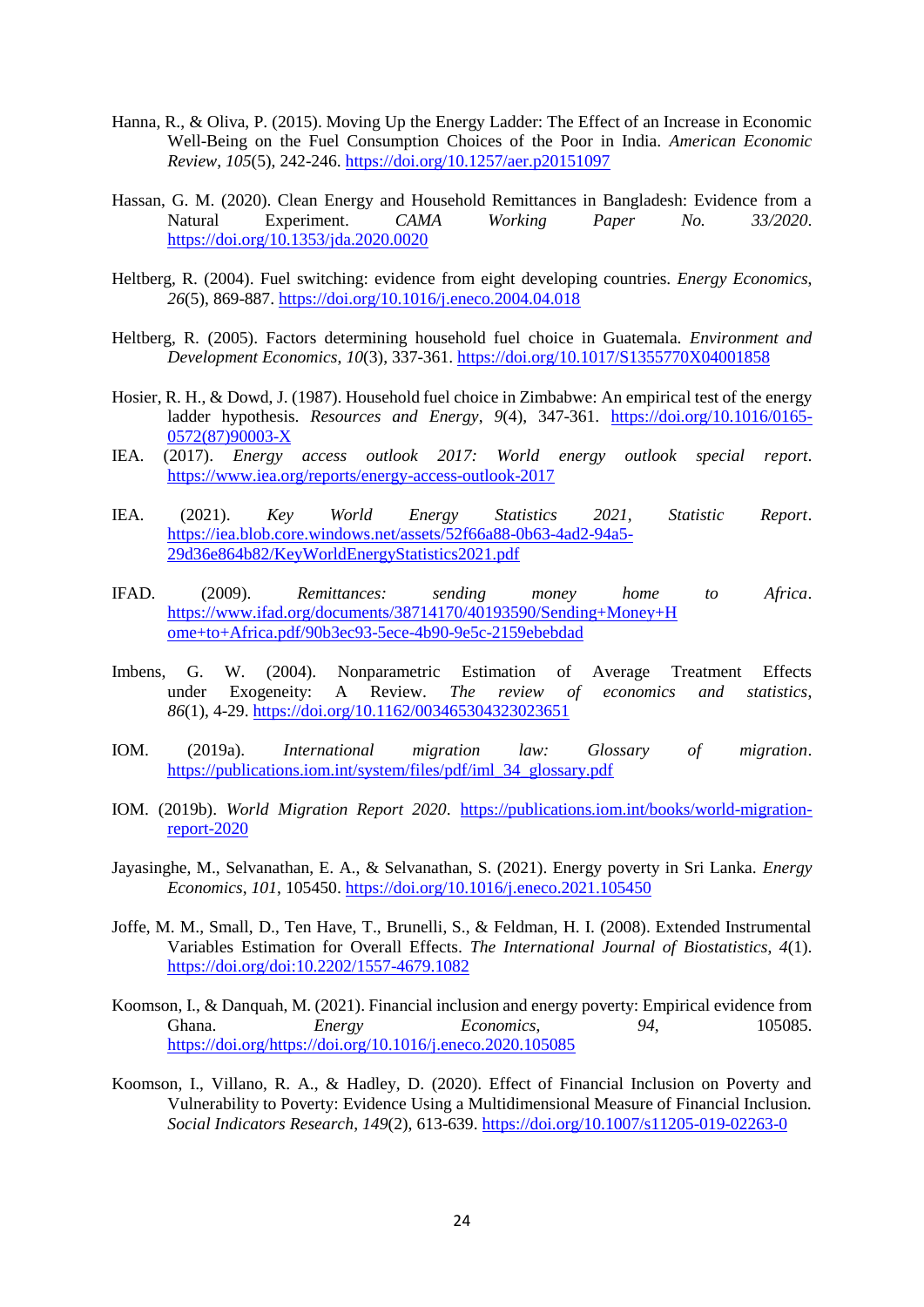- Lay, J., Ondraczek, J., & Stoever, J. (2013). Renewables in the energy transition: Evidence on solar home systems and lighting fuel choice in Kenya. *Energy Economics*, *40*, 350-359. <https://doi.org/10.1016/j.eneco.2013.07.024>
- Leach, G. (1992). The energy transition. *Energy Policy*, *20*(2), 116-123. [https://doi.org/10.1016/0301-](https://doi.org/10.1016/0301-4215(92)90105-B) [4215\(92\)90105-B](https://doi.org/10.1016/0301-4215(92)90105-B)
- Liu, Q., Pan, H., & Wu, Y. (2020). Migration Status, Internet Use, and Social Participation among Middle-Aged and Older Adults in China: Consequences for Depression. *International Journal of Environmental Research and Public Health*, *17*(16).<https://doi.org/10.3390/ijerph17166007>
- Mahapatro, M. (2016). Migration, development and welfare: findings from a household survey in two selected villages in Bangladesh. *Migration and Development*, *5*(3), 455-471. <https://doi.org/10.1080/21632324.2015.1053304>
- Mahapatro, S., Bailey, A., James, K. S., & Hutter, I. (2017). Remittances and household expenditure patterns in India and selected states. *Migration and Development*, *6*(1), 83-101. <https://doi.org/10.1080/21632324.2015.1044316>
- Maller, C. (2011). Practices involving energy and water consumption in migrant households. In (pp. 237-250). CSIRO Publishing.
- Manning, D. T., & Taylor, J. E. (2014). Migration and fuel use in rural Mexico. *Ecological Economics*, *102*, 126-136.<https://doi.org/10.1016/j.ecolecon.2014.03.012>
- McFadden, D. (1978). *Modelling the choice of residential location. in A.K. (ed.), Spartial interaction theory and residential location*.
- Mendelson, S. (2013). Sustainable Energy Access for the Poor. *Americas Quarterly Online*. <https://www.americasquarterly.org/fulltextarticle/sustainable-energy-access-for-the-poor/>
- Mensah, J. T., & Adu, G. (2015). An empirical analysis of household energy choice in Ghana. *Renewable and Sustainable Energy Reviews*, *51*, 1402-1411. <https://doi.org/10.1016/j.rser.2015.07.050>
- Muller, C., & Yan, H. (2018). Household fuel use in developing countries: Review of theory and evidence. *Energy Economics*, *70*, 429-439[. https://doi.org/10.1016/j.eneco.2018.01.024](https://doi.org/10.1016/j.eneco.2018.01.024)
- Nannicini, T. (2007). Simulation-based sensitivity analysis for matching estimators. *The Stata journal*, *7*(3), 334-350.<https://doi.org/10.1177/1536867x0700700303>
- Orozco, M., & Lapointe, M. (2004). Mexican Hometown Associations and Development Opportunities. *Journal of International Affairs*, *57*(2), 31-51[. http://www.jstor.org/stable/24357864](http://www.jstor.org/stable/24357864)
- Ouedraogo, B. (2006). Household energy preferences for cooking in urban Ouagadougou, Burkina Faso. *Energy Policy*, *34*(18), 3787-3795[. https://doi.org/10.1016/j.enpol.2005.09.006](https://doi.org/10.1016/j.enpol.2005.09.006)
- Pei, Y., Cong, Z., & Wu, B. (2020). Education, adult children's education, and depressive symptoms among older adults in rural China. *Soc Sci Med*, *253*, 112966. <https://doi.org/10.1016/j.socscimed.2020.112966>
- Petrin, A., & Train, K. (2010). A Control Function Approach to Endogeneity in Consumer Choice Models. *Journal of Marketing Research*, *47*(1), 3-13[. https://doi.org/10.1509/jmkr.47.1.3](https://doi.org/10.1509/jmkr.47.1.3)
- Piracha, M., Randazzo, T., & Vadean, F. (2013). Remittances and occupational outcomes of the household members left-behind. In. IZA Discussion Paper No.7582.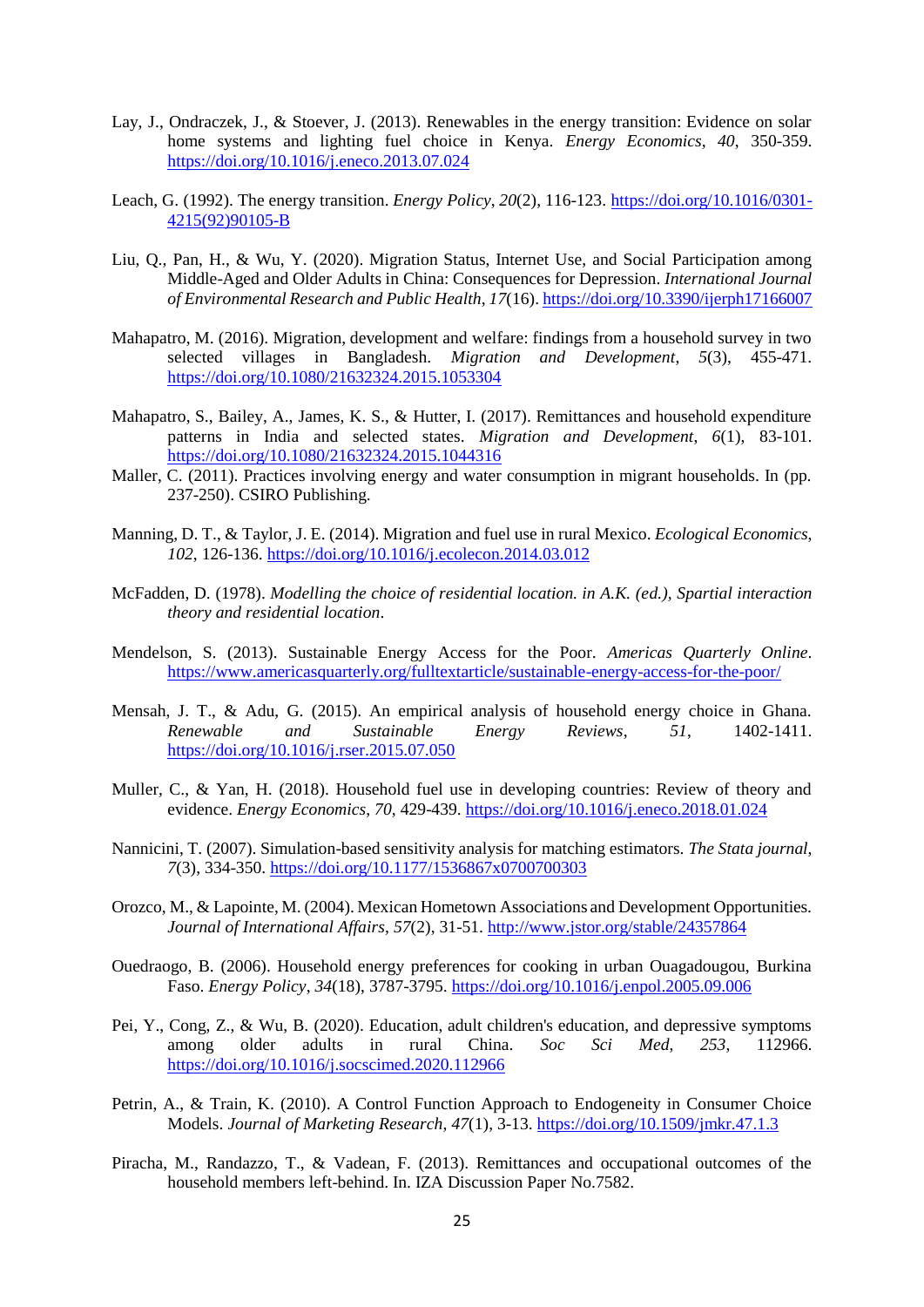- Pundo, M. O., & Fraser, G. C. (2006). Multinomial logit analysis of household cooking fuel choice in rural Kenya: The case of Kisumu district. *Agrekon*, *45*(1), 24-37. <https://doi.org/10.1080/03031853.2006.9523731>
- Rahut, D. B., Behera, B., & Ali, A. (2016). Household energy choice and consumption intensity: Empirical evidence from Bhutan. *Renewable and Sustainable Energy Reviews*, *53*, 993-1009. <https://doi.org/10.1016/j.rser.2015.09.019>
- Ravindra, K., Kaur-Sidhu, M., Mor, S., & John, S. (2019). Trend in household energy consumption pattern in India: A case study on the influence of socio-cultural factors for the choice of clean fuel use. *Journal of Cleaner Production*, *213*, 1024-1034. <https://doi.org/10.1016/j.jclepro.2018.12.092>
- Ritchie, H., & Roser, M. (2020). *Energy* <https://ourworldindata.org/air-pollution>
- Rosenbaum, P. R., & Rubin, D. B. (1983). The Central Role of the Propensity Score in Observational Studies for Causal Effects. *Biometrika*, *70*(1), 41-55[. https://doi.org/10.2307/2335942](https://doi.org/10.2307/2335942)
- Scott, A., Worrall, L., & Pickard, S. (2018). *Energy, Migration and the 2030 Agenda for Sustainable Development: Briefing Note*. <https://sohs.alnap.org/system/files/content/resource/files/main/12395.pdf>
- Sharma, D., Ravindra, K., Kaur, M., Prinja, S., & Mor, S. (2020). Cost evaluation of different household fuels and identification of the barriers for the choice of clean cooking fuels in India. *Sustainable Cities and Society*, *52*, 101825[. https://doi.org/10.1016/j.scs.2019.101825](https://doi.org/10.1016/j.scs.2019.101825)
- Silverstein, M., & Bengtson, V. L. (2018). Return to Religion? Predictors of Religious Change Among Baby-Boomers in their Transition to Later Life. *Journal of population ageing*, *11*(1), 7-21. <https://doi.org/10.1007/s12062-017-9216-0>
- Smith, K. R., & Mehta, S. (2003). The burden of disease from indoor air pollution in developing countries: comparison of estimates. *International Journal of Hygiene and Environmental Health*, *206*(4), 279-289[. https://doi.org/10.1078/1438-4639-00224](https://doi.org/10.1078/1438-4639-00224)
- Song, C., Bilsborrow, R., Jagger, P., Zhang, Q., Chen, X., & Huang, Q. (2018). Rural Household Energy Use and Its Determinants in China: How Important Are Influences of Payment for Ecosystem Services vs. Other Factors? *Ecological Economics*, *145*, 148-159. <https://doi.org/10.1016/j.ecolecon.2017.08.028>
- Stark, O., & Bloom, D. E. (1985). The New Economics of Labor Migration. *The American Economic Review*, *75*(2), 173-178[. www.jstor.org/stable/1805591](file:///C:/Users/geuaboe/Downloads/www.jstor.org/stable/1805591)
- Stock, J. H., & Watson, M. W. (2007). *Introduction to Econometrics* (Second ed.). Pearson Education/Addison-Wesley.
- Stock, J. H., & Yogo, M. (2005). Testing for weak instruments in Linear IV regression. In Identification and Inference for Econometric Models: Essays in Honor of Thomas Rothenberg pp. 80-108. <https://doi.org/10.1017/CBO9780511614491.006>
- Sulthana, M. (2015). *Do Migrants Transfer Tacic Knowledge? The Case of Highly Bangladeshi Immigrants in the United Nations* Northeastern University]. Massachusset Institute of Technology.<https://dspace.mit.edu/handle/1721.1/33040>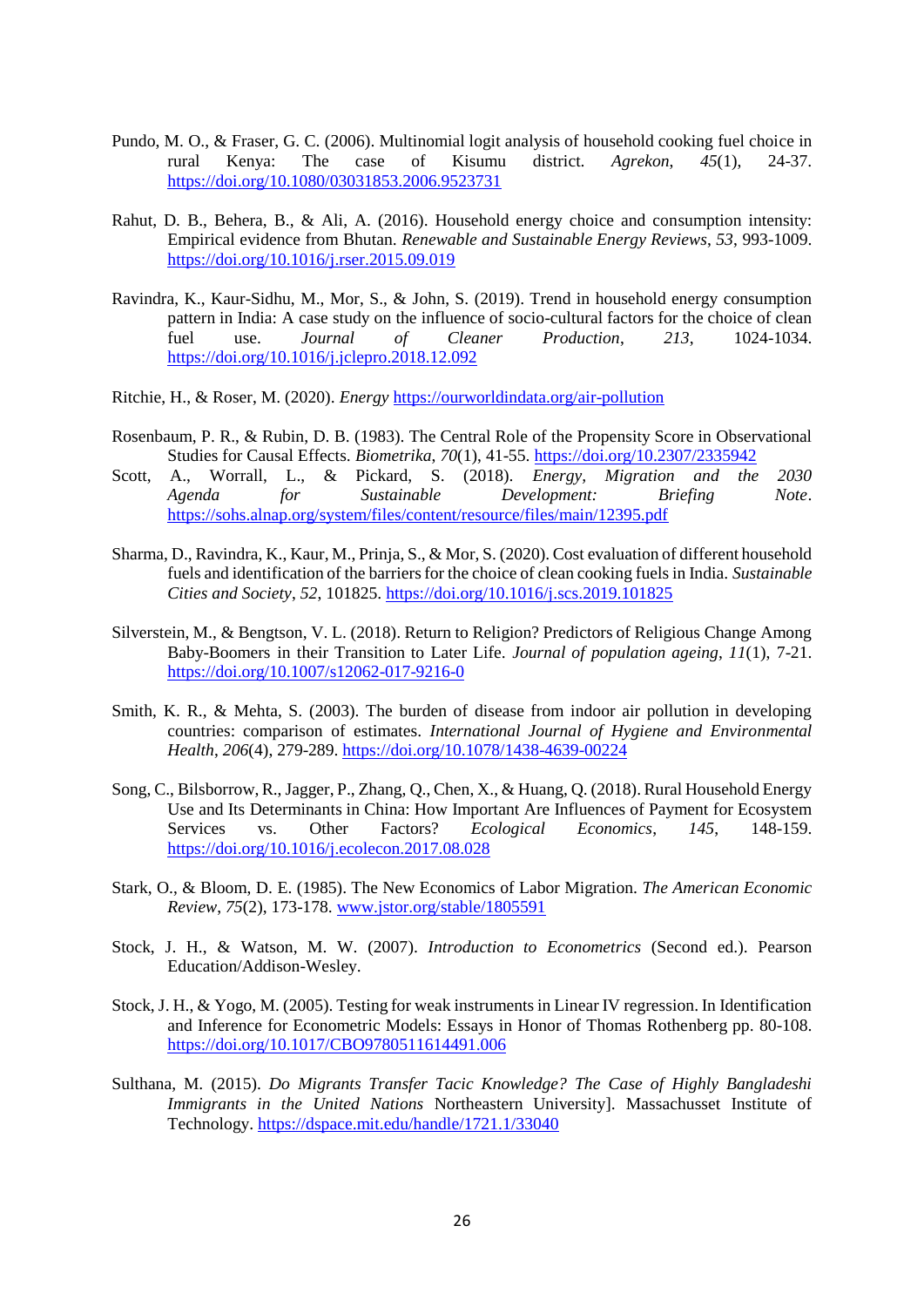- Taylor, E. J. (1999). The New Economics of Labour Migration and the Role of Remittances in the Migration Process. *International Migration*, *37*(1), 63-88. [https://doi.org/10.1111/1468-](https://doi.org/10.1111/1468-2435.00066) [2435.00066](https://doi.org/10.1111/1468-2435.00066)
- Taylor, M. J., Moran-Taylor, M. J., Castellanos, E. J., & Elías, S. (2011). Burning for Sustainability: Biomass Energy, International Migration, and the Move to Cleaner Fuels and Cookstoves in Guatemala. *Annals of the Association of American Geographers*, *101*(4), 918-928. <https://doi.org/10.1080/00045608.2011.568881>
- United Nations. (2020). *The Sustainable Development Goals Report 2020*. [https://www.un](https://www.un-ilibrary.org/content/publication/214e6642-en)[ilibrary.org/content/publication/214e6642-en](https://www.un-ilibrary.org/content/publication/214e6642-en)
- Vadean, F., Randazzo, T., & Piracha, M. (2019). Remittances, Labour Supply and Activity of Household Members Left-Behind. *The Journal of Development Studies*, *55*(2), 278-293. <https://doi.org/10.1080/00220388.2017.1404031>
- Vyas, S., & Kumaranayake, L. (2006). Constructing socio-economic status indices: how to use principal components analysis. *Health Policy and Planning*, *21*(6), 459-468. <https://doi.org/10.1093/heapol/czl029>
- Wooldridge, J., M. (2015). Control Function Methods in Applied Econometrics. *The Journal of human resources*, *50*(2), 420-445.<https://doi.org/10.3368/jhr.50.2.420>
- Wooldridge, J. M. (2015). Control Function Methods in Applied Econometrics. *The Journal of human resources*, *50*(2), 420-445.<https://doi.org/10.3368/jhr.50.2.420>
- World Bank. (2015). *Adapting to Higher Energy Costs : Public Perspectives and Responses to Rising Energy Costs in Europe and Central Asia*. <https://openknowledge.worldbank.org/handle/10986/22083>
- World Bank. (2020). *World Bank Predicts Sharpest Decline of Remittances in Recent History*. [https://www.worldbank.org/en/news/press-release/2020/04/22/world-bank-predicts-sharpest](https://www.worldbank.org/en/news/press-release/2020/04/22/world-bank-predicts-sharpest-decline-of-remittances-in-recent-history)[decline-of-remittances-in-recent-history](https://www.worldbank.org/en/news/press-release/2020/04/22/world-bank-predicts-sharpest-decline-of-remittances-in-recent-history)
- Ye, Y., & Koch, S. F. (2021). Measuring energy poverty in South Africa based on household required energy consumption. *Energy Economics*, *103*, 105553. <https://doi.org/10.1016/j.eneco.2021.105553>
- Yousafzai, T. K. (2015). The economic impact of international remittances on household consumption and investment in Pakistan. *Journal of Developing Areas*, *49*(6). <https://ideas.repec.org/a/jda/journl/vol.49year2015issue6pp157-172.html>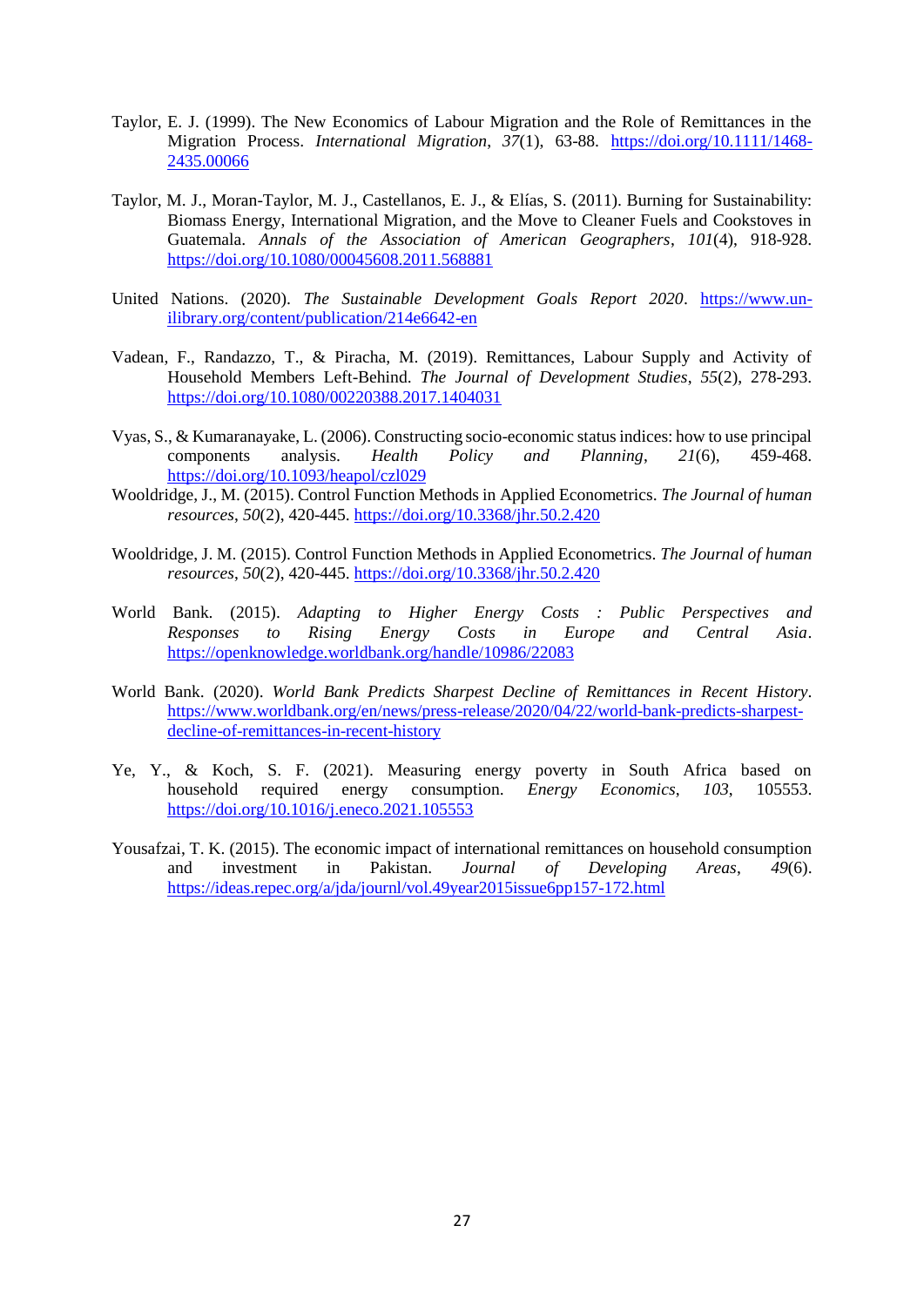#### **Appendices**

## **Appendix A – Tables**

| Remittance (log)                                                                                    | Model 1  | Model 2  | Model 3  |
|-----------------------------------------------------------------------------------------------------|----------|----------|----------|
| Distance to the Bank (log)                                                                          | $-0.097$ | $-0.070$ | $-0.073$ |
|                                                                                                     | (0.018)  | (0.017)  | (0.017)  |
| First-Stage F Statistic                                                                             | 97.38    | 293.68   | 249.86   |
| Number of Observations                                                                              | 57,931   | 57,931   | 57,931   |
| Notes: Robust standard errors in parentheses; ***,**, and * represent significant at the 1%, 5% and |          |          |          |

#### **Table A.1: OLS Regression**

Notes: Robust standard errors in parentheses; \*\*\*,\*\*, and \* represent significant at the 1%, 5% and 10% levels, respectively.

|                                                                     | <b>Lighting Source</b><br>$(Clean = 1)$ | Access to<br>Electricity<br>$(Yes = 1)$ | Access to Safe<br>Drinking Water<br>$(Yes = 1)$ |
|---------------------------------------------------------------------|-----------------------------------------|-----------------------------------------|-------------------------------------------------|
| <b>First-Stage Regression</b><br>Distance to the Nearest Bank (log) | $-0.106***$                             | $-0.274***$                             | $-0.073***$                                     |
| Second-Stage Regression<br>Cooking Fuel Use                         | 0.031                                   | $-0.060$                                | 0.028                                           |
| Wald Test of Exogeneity<br>(Cragg-Donald Wald F)                    | $83.90***$                              | $44.26***$                              | $94.86***$                                      |

#### **Table A.2: Test of the Exclusion Restriction**

Notes: Robust standard errors in parentheses; \*\*\*,\*\*, and \* represent significant at the 1%, 5% and 10% levels, respectively. The instrumented variable, remittance, is measured in log remittance. All specifications include a vector of controls that include other household income, heads' characteristics (age, gender, marital status, education, and employment sector), spouses' characteristics (age and education), household size, number of children, number of females, residential sector and district dummies.

#### **Table A.3: GSEM Results**

| <b>Explanatory Variables</b>  | <b>Transitional Fuels</b> | Clean Fuels |
|-------------------------------|---------------------------|-------------|
|                               | $0.034***$                | $0.032***$  |
| Migrant Remittances (log)     | (0.009)                   | (0.004)     |
| Wealth Index                  | 0.002                     | $0.616***$  |
|                               | (0.019)                   | (0.009)     |
| <i>Head's Characteristics</i> |                           |             |
| Gender (Female $= 0$ )        | $-0.180*$                 | 0.009       |
|                               | (0.105)                   | (0.054)     |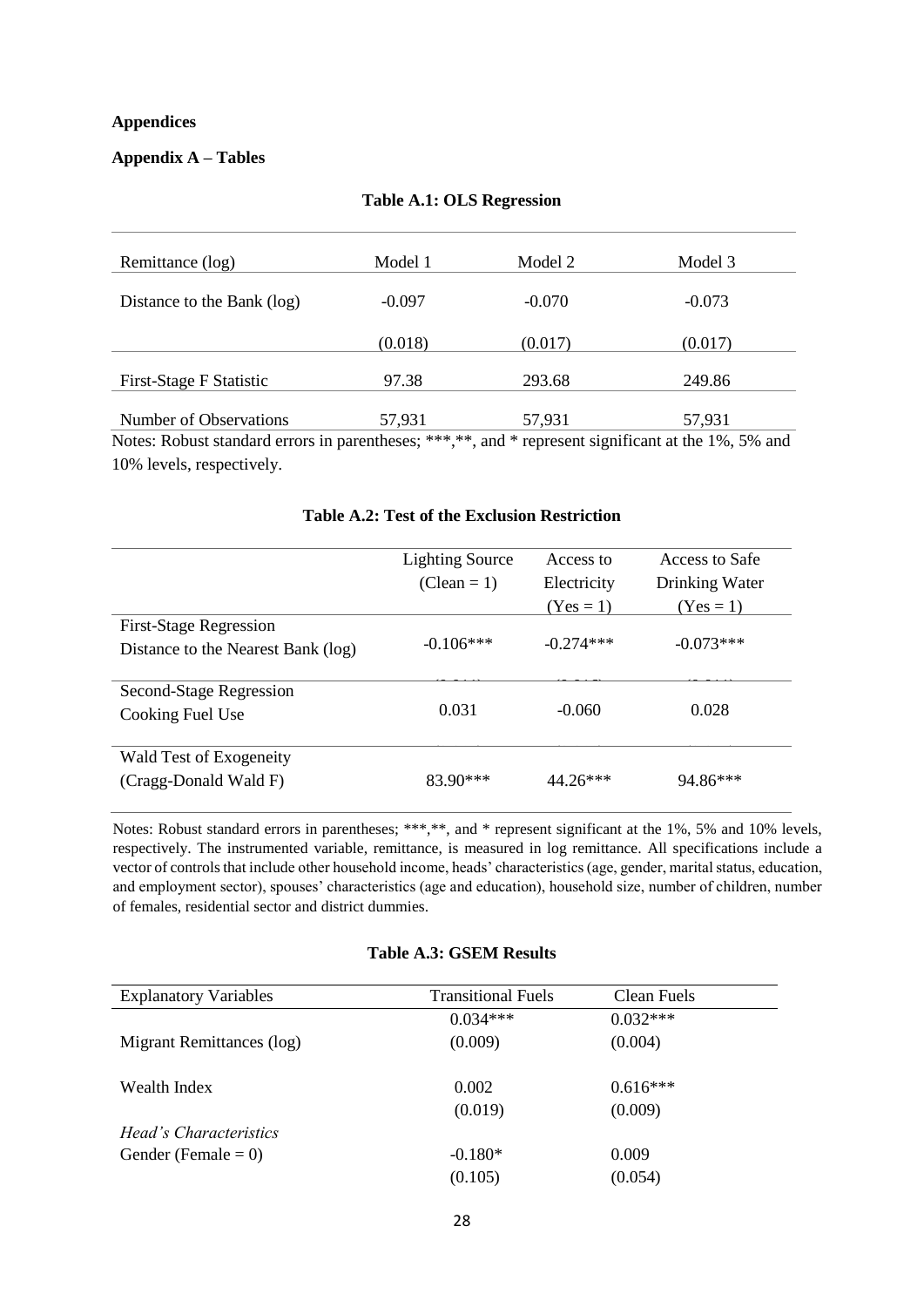| Marital Status (Never Married = $0$ )     | 0.106<br>(0.188) | $-0.055$<br>(0.103) |
|-------------------------------------------|------------------|---------------------|
| Age (log)                                 | $-0.417***$      | $-0.337***$         |
|                                           | (0.113)          | (0.062)             |
| Primary Education (No Schooling = $0$ )   | $-0.147$         | 0.137               |
|                                           | (0.151)          | (0.107)             |
| Secondary Education (No Schooling $= 0$ ) | $-0.134$         | $0.589***$          |
|                                           | (0.155)          | (0.106)             |
| Tertiary Education (No Schooling = $0$ )  | $-0.356$         | 1.219***            |
|                                           | (0.384)          | (0.133)             |
| Government Sector (Other sectors = $0$ )  | $-0.286**$       | $0.085*$            |
|                                           | (0.135)          | (0.045)             |
| Private Sector (Other sectors = $0$ )     | 0.047            | $-0.068**$          |
|                                           | (0.070)          | (0.034)             |
| Spouse's Charateristics                   |                  |                     |
| Age $(log)$                               | $-0.105*$        | $-0.162***$         |
|                                           | (0.059)          | (0.036)             |
| Primary Education (No Schooling = 0)      | $0.490**$        | 0.208               |
|                                           | (0.224)          | (0.141)             |
| Secondary Education (No Schooling = $0$ ) | 0.301            | $0.367***$          |
|                                           | (0.220)          | (0.138)             |
| Tertiary Education (No Schooling = $0$ )  | $-0.755$         | $0.823***$          |
|                                           | (0.643)          | (0.164)             |
| Household and Other Characteristics       |                  |                     |
| Household Size                            | 0.014            | $-0.181***$         |
|                                           | (0.025)          | (0.014)             |
| Number of Children Under 5                | 0.089            | $0.309***$          |
|                                           | (0.064)          | (0.029)             |
| Number of Females                         | $-0.142***$      | 0.014               |
|                                           | (0.038)          | (0.018)             |
| Other Household Income                    | $-0.009$         | $0.051***$          |
|                                           | (0.020)          | (0.011)             |
| <b>Residential Sector</b>                 |                  |                     |
| Urban Sector (Estate = $0$ )              | 2.450***         | 1.558***            |
|                                           | (0.199)          | (0.087)             |
| <b>Rural Sector</b>                       | $0.458**$        | $-0.133$            |
| $(Estate = 0)$                            | (0.203)          | (0.085)             |
| <b>District Dummy</b>                     | Yes              |                     |
| Year Dummy                                | Yes              |                     |
| Log psedolikelihood                       | $-134$           |                     |
|                                           | 031.66           |                     |
| Number of Observations                    | 58,061           |                     |

Notes: standard errors in parentheses; \*\*\*,\*\*, and \* represent significant at the 1%, 5% and 10% levels, respectively. Solid fuel has used as the base category for cooking fuel.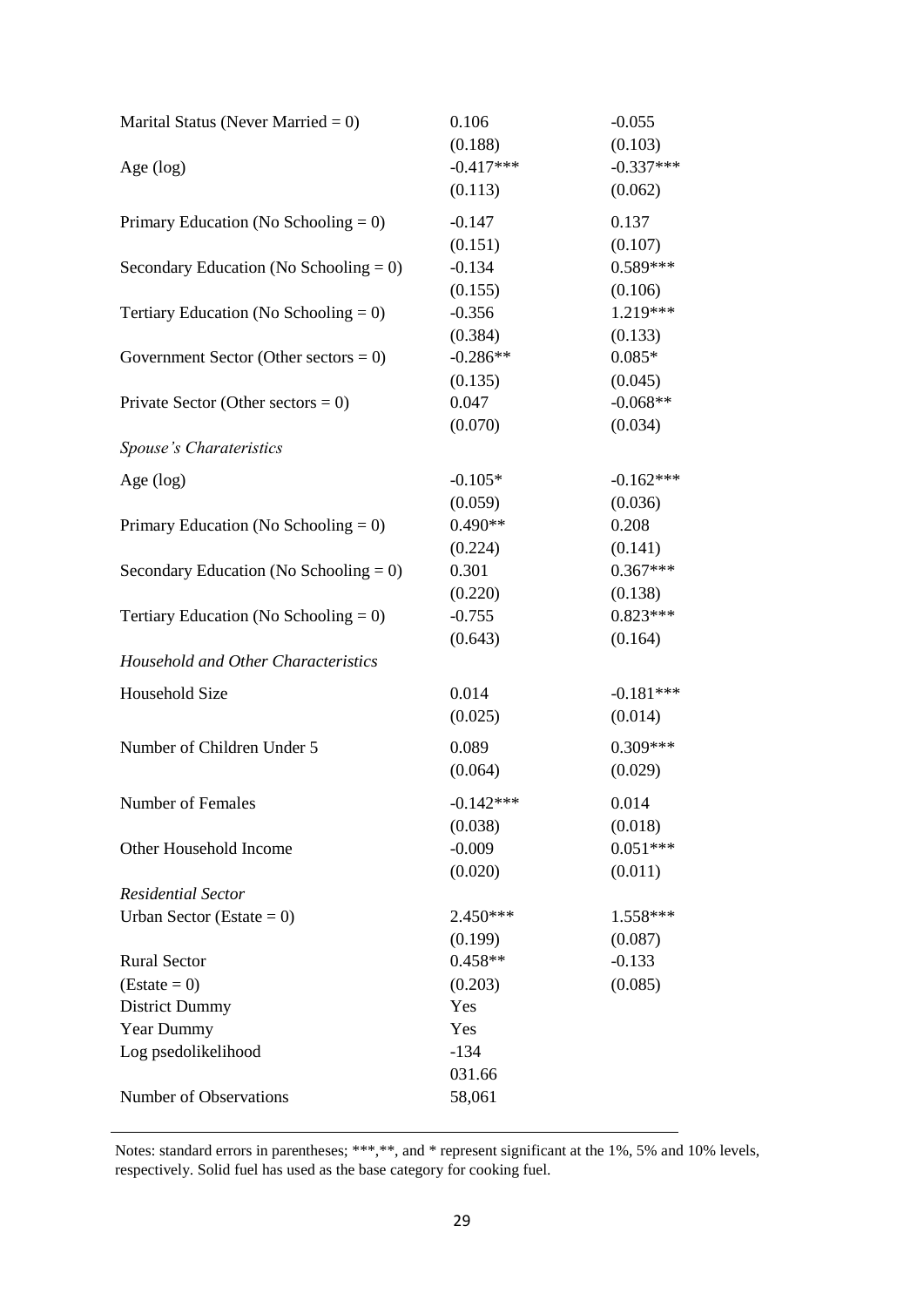#### **Appendix B - Principal Component Analysis (PCA)**

This study uses PCA to construct the household wealth index based on literature (Chasekwa et al., 2018; Filmer & Pritchett, 2001; Vyas & Kumaranayake, 2006). The PCA is one of the most popular multivariate statistical techniques that exact only the most crucial information from the observed data and develop the set of new orthogonal variables called principal components.

PCA makes uncorrelated components from an initial set (suppose n) of correlated variables, and those components are considered linear weighted components of the initial variables (Vyas & Kumaranayake, 2006). The derivation of principal components from a set of variables  $X_1$  to  $X_n$  are as follows:

$$
PC_{1} = \alpha_{11}X_{1} + \alpha_{12}X_{2} + ... + \alpha_{1n}X_{n}
$$

$$
PC_{m} = \alpha_{m1}X_{1} + \alpha_{m2}X_{2} + ... + \alpha_{mn}X_{n}
$$

where  $a_{mn}$  represents the weight for the m<sup>th</sup> principal component and  $n<sup>th</sup>$  variable, the weight for each component are ordered from 1 to m. The first components  $(PC_1)$  shows the largest possible variation in the original data, which is subject to the sum of squared weights  $(a<sup>2</sup>_{11}+)$  $\alpha^{2}_{12}+\ldots+\alpha^{2}_{1n}$ ). The second component is entirely uncorrelated with the first component and shows the additional variation subject to the same constraint. Likewise, each additional component explains the further variation at a decreasing rate. Element is given by the eigenvector of the correlation matrix or covariance matrix. The eigenvalue measures each principal component's variance and indicates the percentage of variances in the total data explained. Fewer components are required if there is a higher degree of correlation among the original variables in the data (Vyas & Kumaranayake, 2006).

Following the rule of thumb, we first select the variables in the data set with a frequency of between 5% and 95% to include in the PCA. Then we looked at the correlation and eliminated any variables with a correlation of less than 1.0 or greater than 0.9. Finally, we use the 12 households' durable assets (ownership of radio, TV, VCD, sewing machine, washing machine, refrigerator, cooker, electric fan, computer, telephone, motor bicycle and car), type of wall, type of roof, the number of bedrooms, and the housing area to measure the household wealth. The sample adequacy is satisfied by the Kaiser-Meyer-Olkin measure value of 0.90  $(kmo > 0.6)$ . The wealth index, which has a 4.85 eigenvalue and a cumulative variation of 30.28%, is chosen as the first principal component.

#### **Appendix C - Multinomial Logistic Regression Model**

The MNL model follows random utility theory (RUT). The RUT states that every individual is a rational decision-maker and selects the best among alternatives to maximize utility (McFadden, 1978). Therefore, a household chooses the primary cooking fuel from various energy sources that yield the highest utility (Mensah & Adu, 2015). For instance, assume that the ith household has three fuel alternatives (solid, transitional and clean fuels), and the